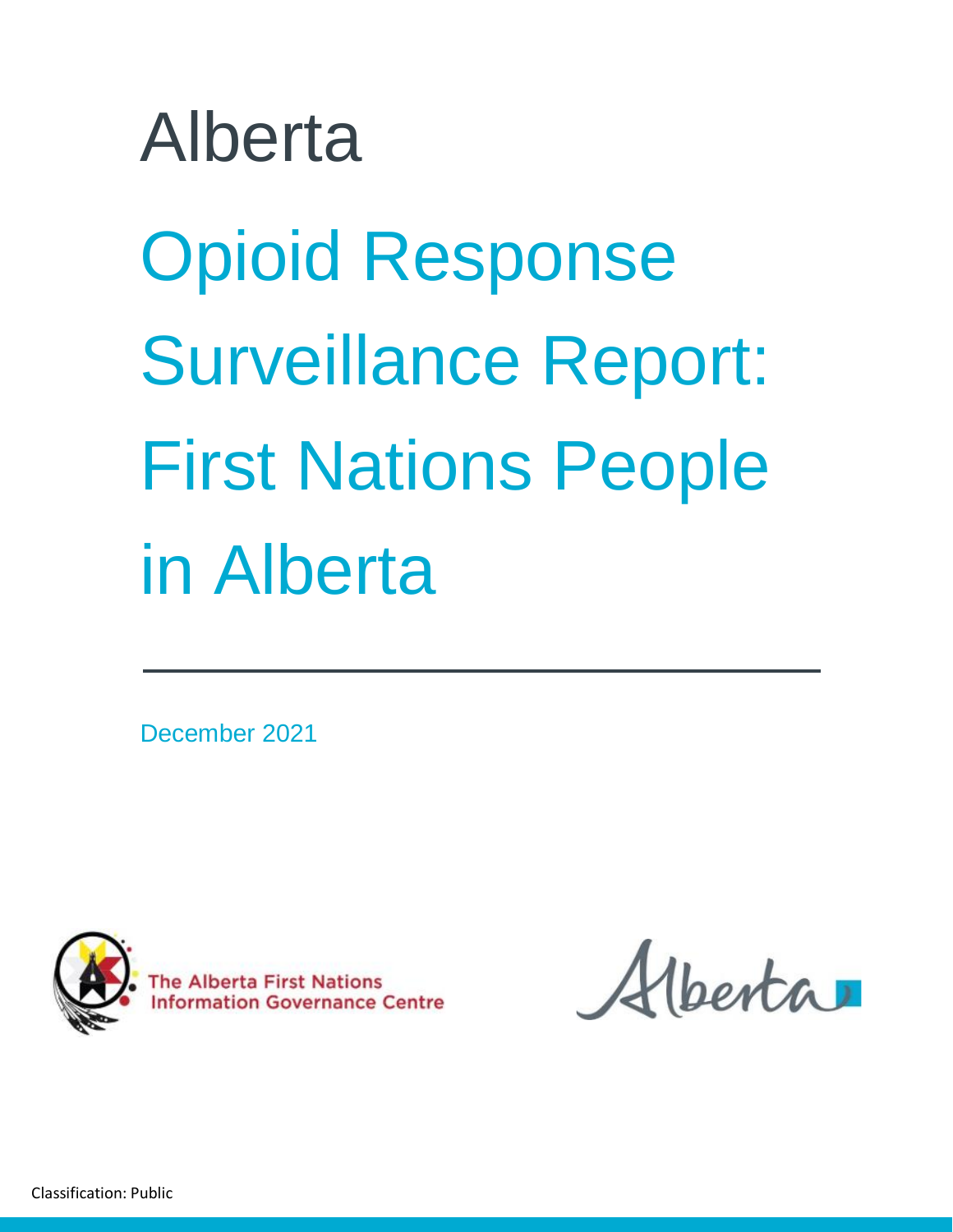Health, Government of Alberta December 2021 Alberta Opioid Response Surveillance Report: First Nations People in Alberta

For more information about this document contact:

Analytics and Performance Reporting, Alberta Health PO Box 1360 Stn Main Edmonton, AB T5J 2N3 Email: Health.Surveillance@gov.ab.ca

© 2021 Government of Alberta

This publication is issued under the Open Government License – Alberta (http://open.alberta.ca/licence)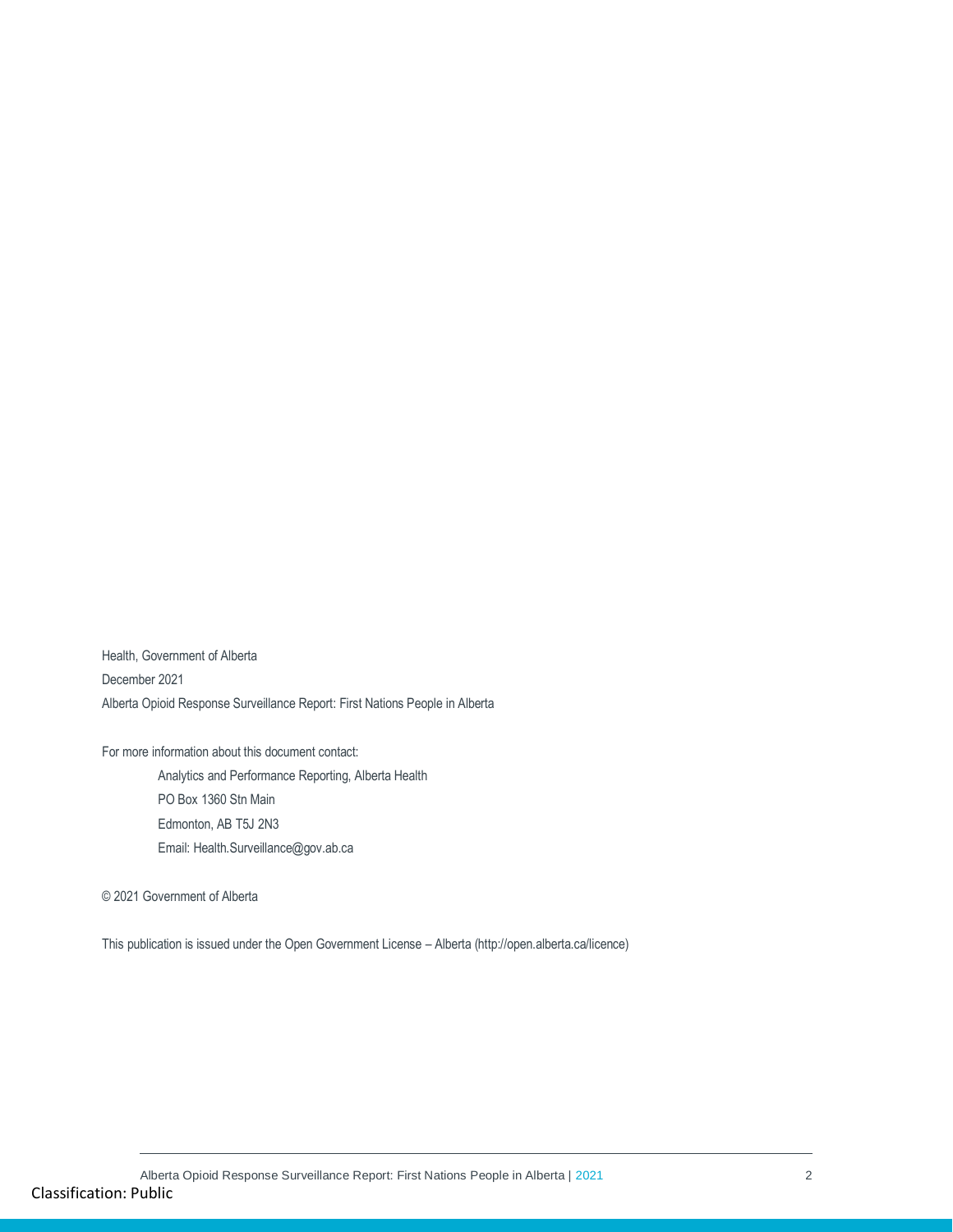# <span id="page-2-0"></span>**Highlights**

- Across all measured indicators related to opioid use, First Nations people in Alberta have disproportionally higher rates compared to their Non-First Nation counterparts. First Nations people represent approximately 6 per cent of the Alberta population, yet they represent 22 per cent of all opioid poisoning deaths from in 2020. This is an increase from 14 per cent in 2016.
- While the rate of opioid poisoning deaths per 100,000 continued to increase among both First Nations people and Non-First Nations people from 2016 to 2018, the rate decreased among Non-First Nations people in 2019 while it continued to increase among First Nations people.
- In 2020, the rate of opioid poisoning deaths per 100,000 increased among both First Nations people and Non-First Nations people, however, the increase was significantly higher among First Nations people.
- The role of pharmaceutical opioids and drugs such as codeine and benzodiazepines in causing a fatal drug poisoning among First Nations people has decreased since 2016, while non-pharmaceutical drugs, such as fentanyl, carfentanil, and methamphetamines now play a larger role in fatal drug poisonings.
- The South Zone, the City of Lethbridge, the Calgary Zone, and the City of Calgary represent the areas of the province where rates of all measured indicators related to opioid use are highest among First Nations people.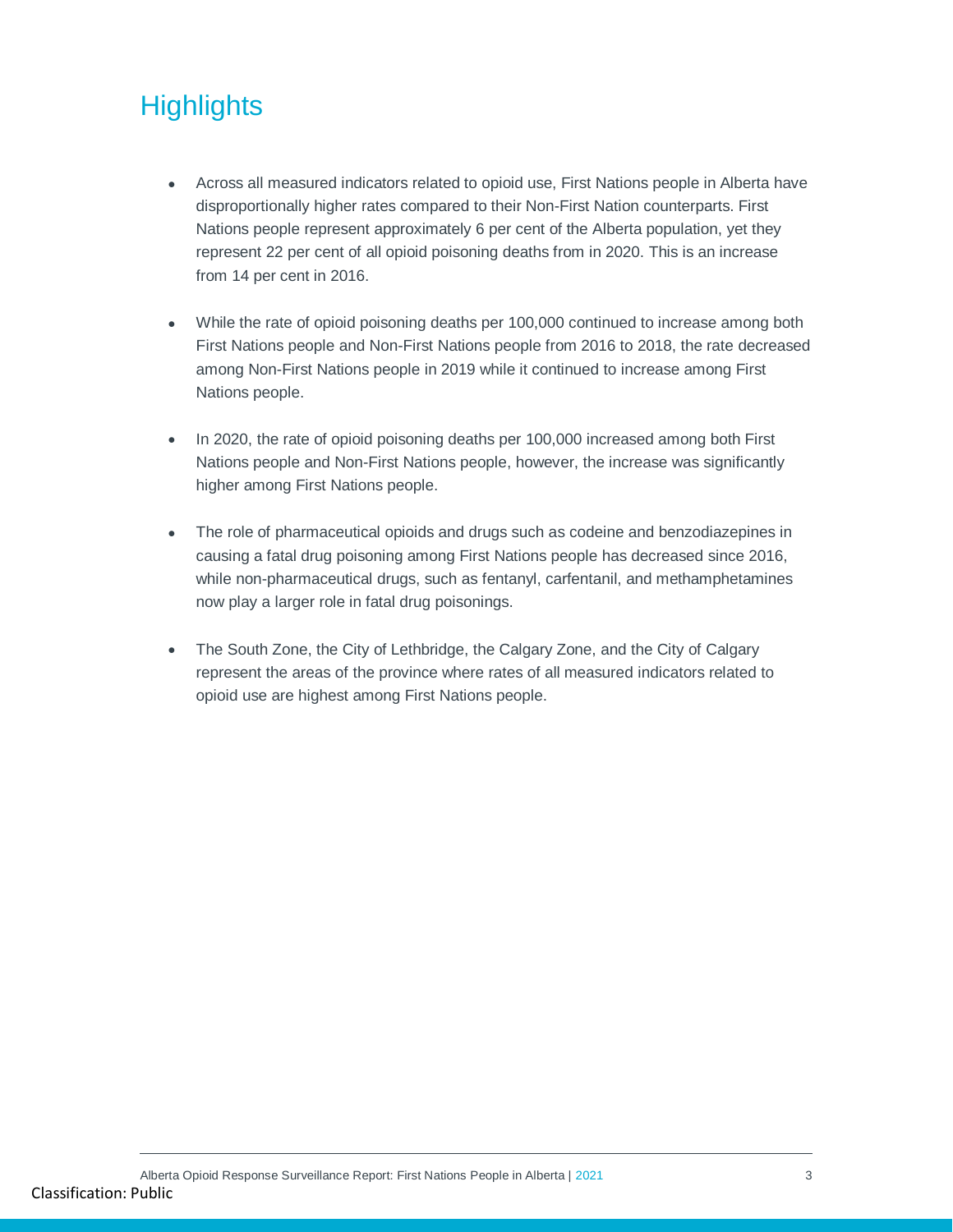## <span id="page-3-0"></span>Key points

## **Apparent unintentional poisoning deaths related to opioids**

- Rates of apparent accidental opioid drug poisoning deaths per 100,000 were on average approximately seven times higher among First Nations people compared to Non-First Nations people from January 1, 2020 to December 31, 2020.
- First Nations people represented 22 per cent of all apparent accidental opioid poisoning deaths in Alberta from January 1, 2020 to December 31, 2020.
- The proportion of opioid drug poisonings involving fentanyl increased to 95 per cent in 2020 among First Nation people compared to 44 per cent in 2016.
- From January to December 2020, among First Nations people, the rate of opioid poisoning deaths per 100,000 was highest in the Calgary Zone, followed by the South Zone, which both saw significant increases from 2019 to 2020.
- Among First Nations people, historically (2016 to 2018), males and females were nearly equally represented among apparent accidental opioid poisoning deaths. However, more recently (2019 to 2020), the trend among First Nations people is more similar to Non-First Nations people, where males represented a higher proportion of apparent accidental opioid poisoning deaths.

## **Confirmed drug poisoning deaths**

- In 2020, among First Nations and Non-First Nations people, accidental fentanyl poisoning deaths represented the highest proportion of all accidental drug & alcohol poisoning deaths.
- Among First Nations people, carfentanil, methamphetamine, and fentanyl saw the largest increase as a substance causing drug poisoning death from 2016 to 2020. This coincided with a decrease in pharmaceutical substances (i.e. codeine, benzodiazepines) causing poisoning death.
- Similarly, among Non-First Nations people, carfentanil, fentanyl and methamphetamine saw the largest increase as substances causing drug poisoning death from 2016 to 2020.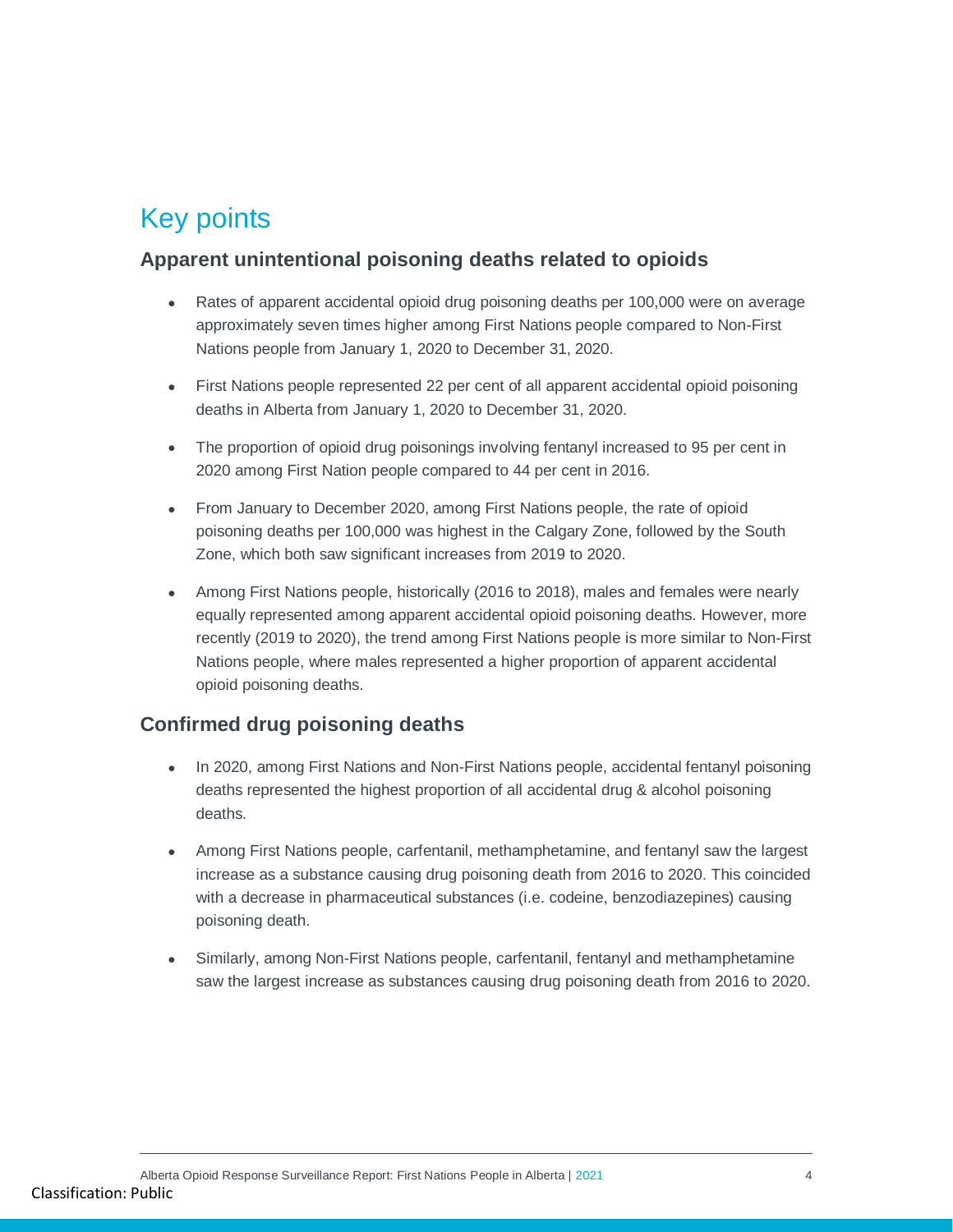### **Health care utilization related to opioid use**

- From January 1, 2016 to December 31, 2020, rates of emergency department (ED) visits and hospitalizations related to opioids and other drugs were all higher among First Nations people compared to Non-First Nations people.
- From January 1, 2016 to December 31, 2020, proportionally, First Nations females had higher representation among emergency department visits and hospitalizations related to opioids and other drugs compared to their Non-First Nations female counterparts.
- In 2020, the rate of ED visits and hospitalizations related to opioids and other drugs was highest among First Nations people residing in the South Zone, followed by the Calgary Zone.

## **Opioid and opioid agonist therapy (OAT) dispensing from community pharmacies**

- From 2016 to 2020, the rate of opioid dispensing (excluding OAT) from community pharmacies has decreased year over year among both First Nations and Non-First Nations.
- Among First Nations and Non-First Nations people, the number of individuals dispensed OAT continues to increase. The rate of unique individuals dispensed buprenorphine/naloxone increased by over 300 per cent from 2016 to 2020 among both First Nations and Non-First Nations people.
- In 2020, the rate of unique individuals dispensed buprenorphine/naloxone for OAT was almost six times higher than Non-First Nations people, for methadone, it was just over three times higher.
- In 2020, among First Nations people, the rate of dispensing of methadone and buprenorphine/naloxone was highest in the South Zone. In particular, the rate of unique individuals dispensed buprenorphine/naloxone in the South Zone was significantly higher than any other Zone (three times higher than the second highest rate in the Calgary Zone).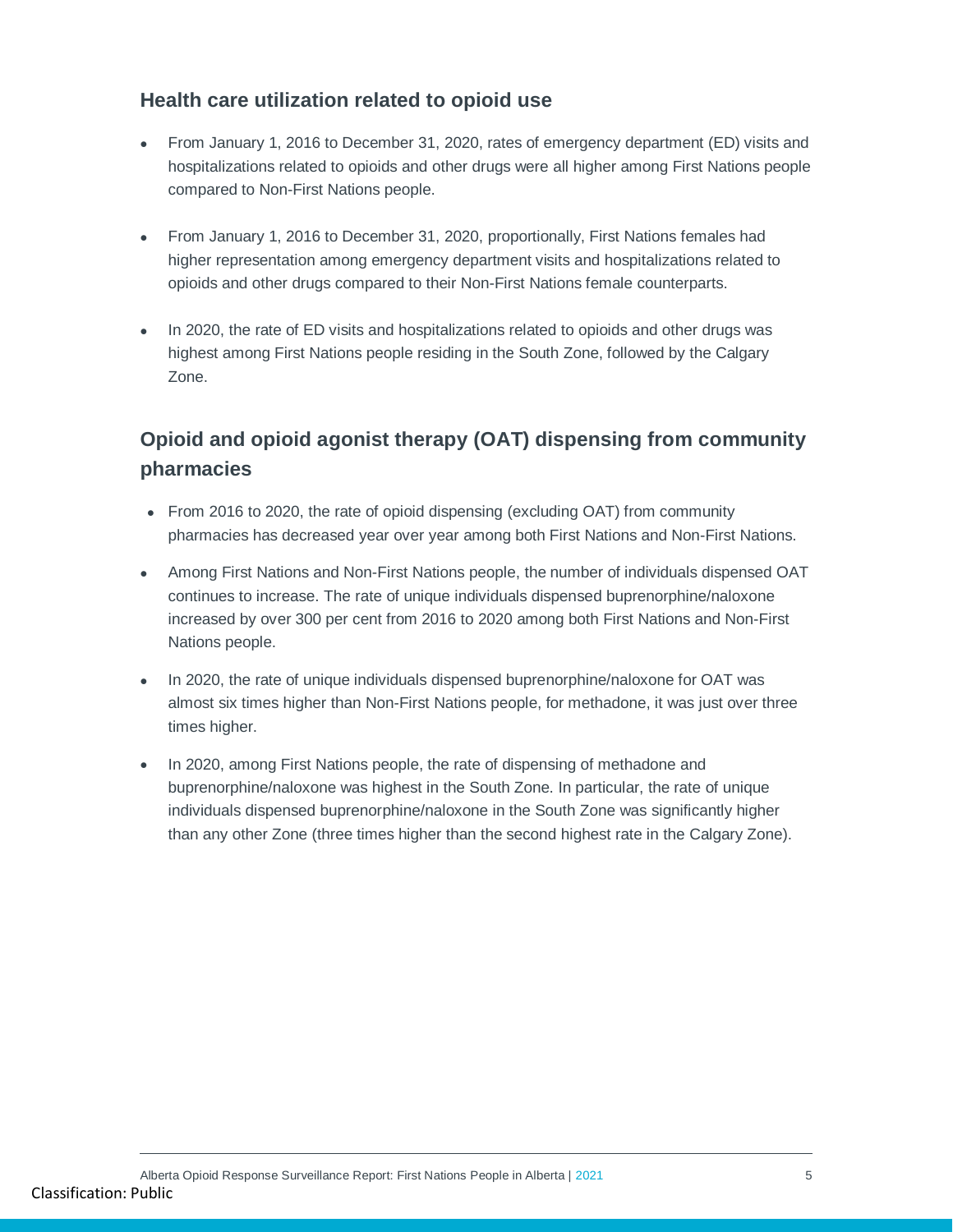## <span id="page-5-0"></span>**Disclaimer**

This surveillance report presents emergency department visits, hospitalizations, prescription drug dispensing from community pharmacies, emergency medical services, naloxone kit dispensing, supervised consumption services visits, and mortality data associated with opioids and other drugs in Alberta.

Data sources are updated and verified at differing time periods. Results are subject to change based on differences in data submission schedules and updates from the various data systems. Data may change in later reporting as it is submitted by the medical examiner, health facilities, supervised consumption services, and pharmacies. **Recent data may be less complete due to delays in data submission.** 

The number of drug overdose deaths related to fentanyl/opioids may change (including increases/decreases in previous numbers) as certification of deaths can take six months or longer, and certification of cause of death may lead to a change in classification.

**Apparent deaths**: Preliminary evidence suggests that the death was most likely a drug overdose.

**Confirmed deaths**: A Medical Examiner has determined the cause of death based on all available evidence, and listed the cause of death on a death certificate (including the substances directly involved in the overdose).

**Fentanyl related poisoning deaths**: Deaths in which fentanyl or a fentanyl analogue was identified as a cause of death (these may also have involved non-fentanyl opioids).

**Non-fentanyl opioid related poisoning deaths**: Deaths in which an opioid (not fentanyl or a fentanyl analogue) was identified as a cause of death. *Due to the added complexity of nonfentanyl opioid related poisoning deaths, there is a three-month delay in identifying these preliminary (apparent) cases for surveillance purposes compared to fentanyl related deaths.*

**Manner of death** is determined by Alberta's Office of the Chief Medical Examiner. Manner of death may be either accidental (i.e., unintentional), suicide (i.e., intentional), homicide, or undetermined. This report presents unintentional and undetermined deaths grouped together as "unintentional deaths". Suicide/intentional deaths are only reported for confirmed deaths. Homicide deaths are not included in this report.

Throughout this report:  $Q1 =$  January to March  $Q2 =$  April to June  $Q3 =$  July to September  $Q4 =$ October to December

For more details on data sources and methods, please see the **Data notes** section at the end of this report.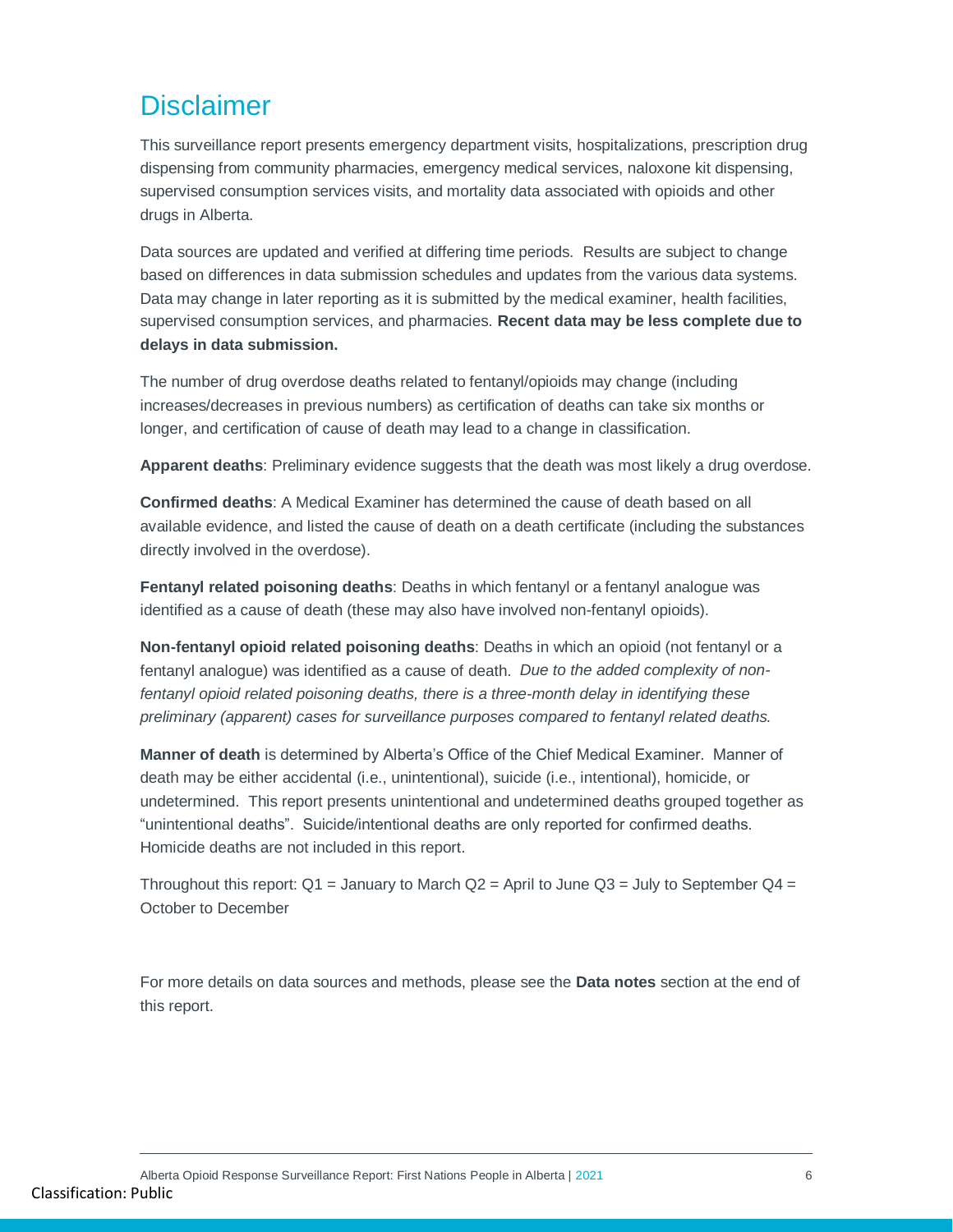# <span id="page-6-0"></span>**Table of contents**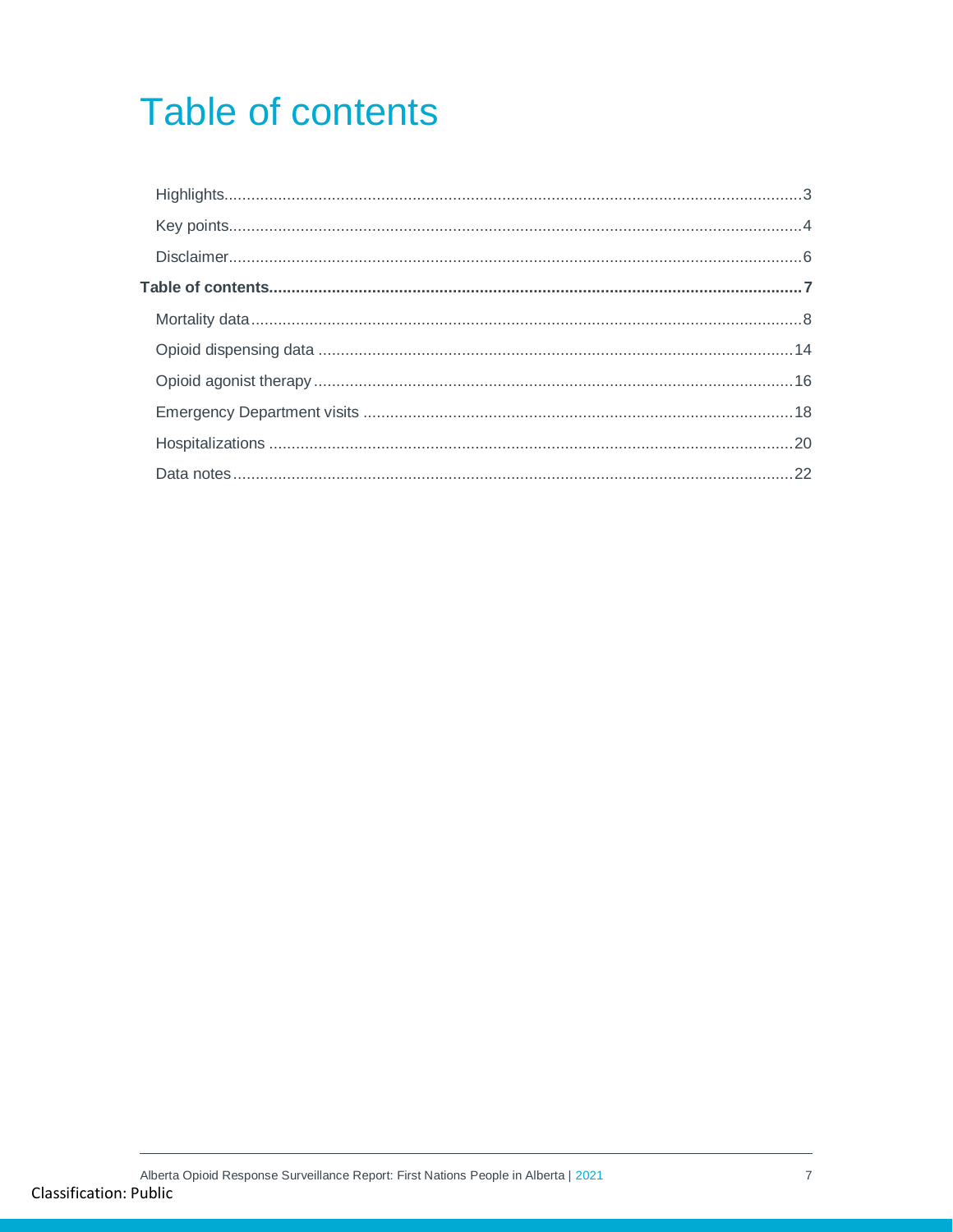## <span id="page-7-0"></span>Mortality data

#### **Apparent accidental opioid poisoning deaths (fentanyl & non-fentanyl opioids)**

Figure 1: Rate of apparent accidental opioid poisoning deaths per 100,000 by First Nations status and year. January 1, 2016 to December 31, 2020.



- Among First Nations people, from 2016 to 2019, the annual rate of apparent accidental opioid poisoning deaths per 100,000 person years increased year over year on average by 16 per cent. However, the rate increased by 105 per cent from 2019 to 2020.
- In comparison, among Non-First Nations people, from 2016 to 2018, the year over year rate of apparent accidental opioid poisoning deaths per 100,000 person years increased on average by 20 per cent, but from 2018 to 2019, the rate decreased by 30 per cent. From 2019 to 2020, this rate among Non-First Nations people increased by 74 per cent.
- In 2016, 2017, and 2018, the rates of apparent accidental opioid poisoning deaths per 100,000 person years among individuals identifying as First Nations were approximately three to four times higher than Non-First Nations people. In 2019, the rate among First Nations people was six times higher than Non-First Nations people, and in 2020, seven times higher.

**Table 1:** Count and percentage of opioid poisoning deaths by First Nations status and year. January 1, 2016 to December 31, 2020.

|              |       | <b>FN</b>                |       |                                 |              |
|--------------|-------|--------------------------|-------|---------------------------------|--------------|
|              | Count | Percent of annual deaths | Count | <b>Percent of annual deaths</b> | <b>Total</b> |
| 2016         | 72    | 14%                      | 458   | 86%                             | 530          |
| 2017         | 85    | 12%                      | 611   | 88%                             | 696          |
| 2018         | 102   | 13%                      | 668   | 87%                             | 770          |
| 2019         | 116   | 20%                      | 476   | 80%                             | 592          |
| 2020         | 240   | 22%                      | 838   | 78%                             | 1,078        |
| <b>Total</b> | 615   | 17%                      | 3,051 | 83%                             | 3,666        |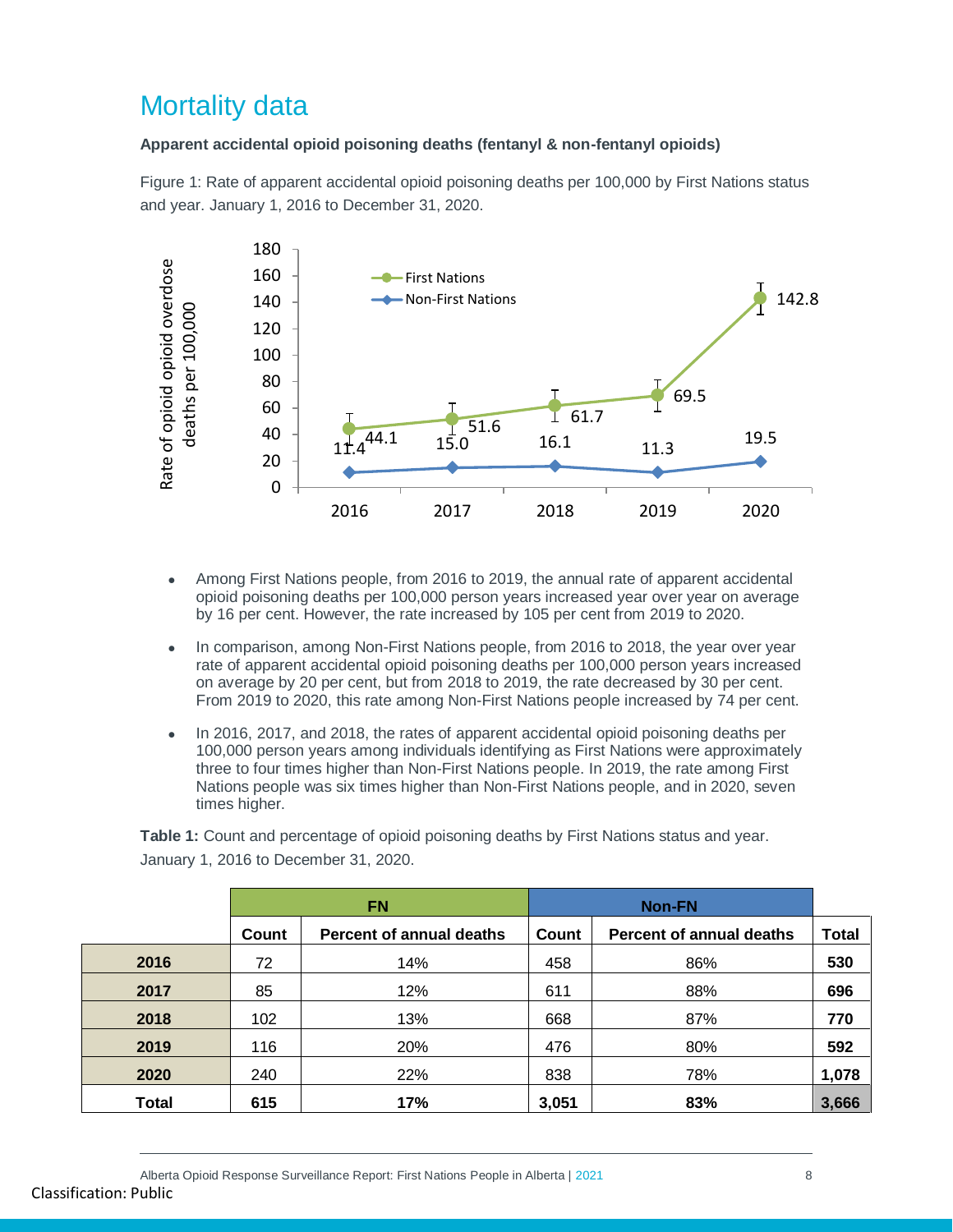**Table 2:** Count and percentage of opioid poisoning deaths by First Nations status and municipality. January 1, 2020 to December 31, 2020.

|                       |                | <b>FN</b>                      |       | <b>Non-FN</b>                      |  |  |  |
|-----------------------|----------------|--------------------------------|-------|------------------------------------|--|--|--|
|                       | Count          | <b>Proportion of FN deaths</b> | Count | <b>Proportion of Non-FN deaths</b> |  |  |  |
| <b>Calgary</b>        | 85             | 35%                            | 289   | 34%                                |  |  |  |
| <b>Edmonton</b>       | 72             | 30%                            | 297   | 35%                                |  |  |  |
| <b>Red Deer</b>       | 5              | 2%                             | 43    | 5%                                 |  |  |  |
| <b>Fort McMurray</b>  | $\overline{2}$ | 1%                             | 11    | 1%                                 |  |  |  |
| <b>Grande Prairie</b> | 8              | 3%                             | 21    | 3%                                 |  |  |  |
| Lethbridge            | 23             | 10%                            | 23    | 3%                                 |  |  |  |
| <b>Medicine Hat</b>   | 0              | 0%                             | 10    | 1%                                 |  |  |  |
|                       |                | Other AB locations, by Zone    |       |                                    |  |  |  |
| <b>North Zone</b>     | 9              | 4%                             | 27    | 3%                                 |  |  |  |
| <b>Edmonton Zone</b>  | $<$ 5          | 1%                             | 28    | 3%                                 |  |  |  |
| <b>Central Zone</b>   | 6              | 3%                             | 57    | 7%                                 |  |  |  |
| <b>Calgary Zone</b>   | 13             | 5%                             | 20    | 2%                                 |  |  |  |
| <b>South Zone</b>     | 15             | 6%                             | 12    | $1\%$                              |  |  |  |
| <b>Total</b>          | 240            | 100%                           | 838   | 100%                               |  |  |  |

- In 2020, among First Nations and Non-First Nations people, the majority of opioid poisoning deaths occurred in the seven largest cities in Alberta (81 per cent among First Nations people and 82 per cent among Non-First Nations). The largest populated centers (Calgary and Edmonton) accounted for 65 per cent of all deaths among First Nations people, and 69% among Non-Frist Nations people.
- Compared to non-First Nations people, a higher proportion of opioid poisoning deaths among First Nations people occurred in Lethbridge, and other Alberta locations (i.e. not in the seven largest AB cities) within the Calgary and South Zone.

**Note:** Individuals that could not be matched to a Unique Life Time Identifier (ULI) were excluded, as their First Nation status could not be verified.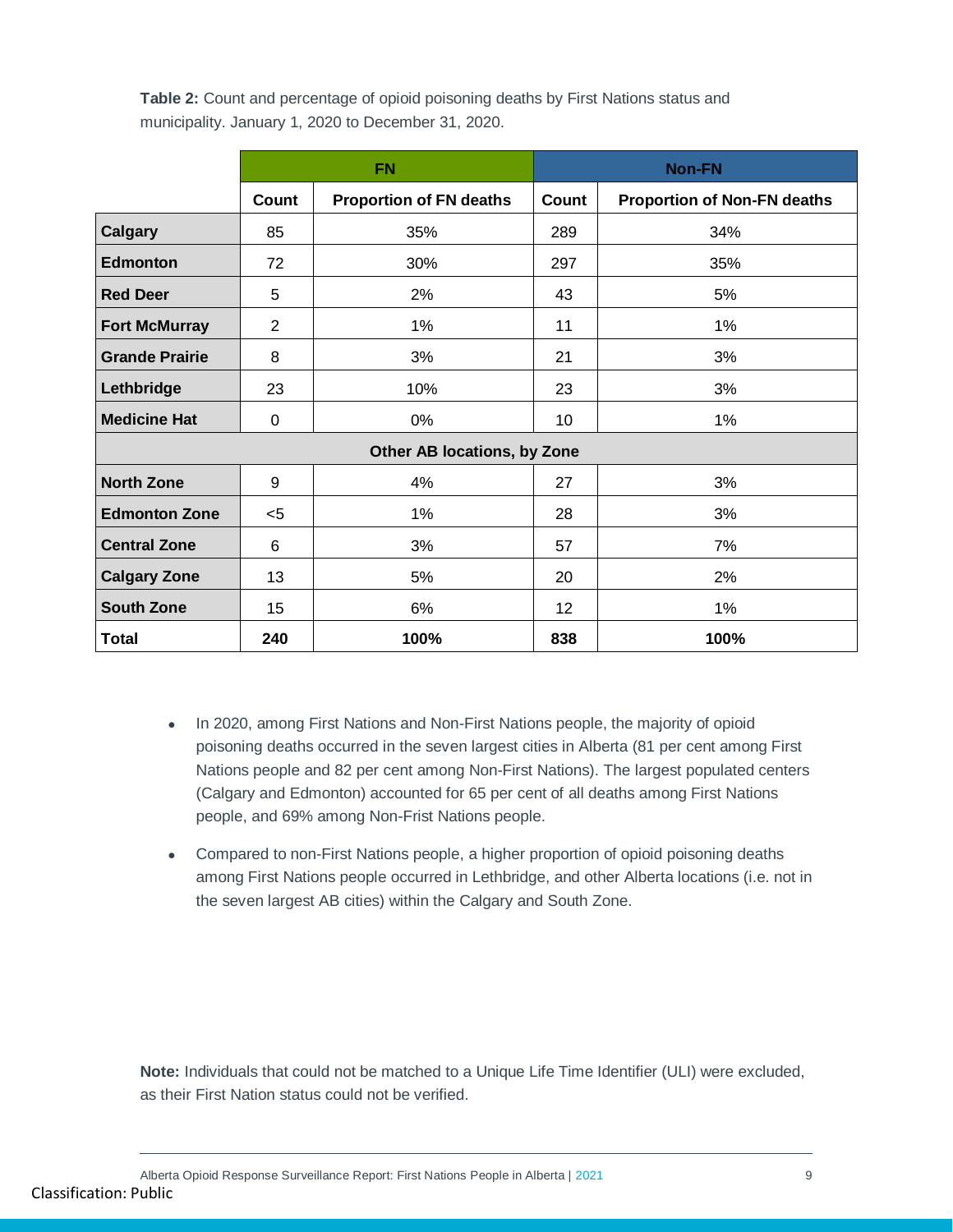**Figure 2:** Percentage of fentanyl vs. non-fentanyl opioid apparent accidental poisoning deaths, by First Nations status and year. January 1, 2016 to December 31, 2020.



- The proportion of apparent opioid poisoning deaths related to fentanyl has been increasing relative to non-fentanyl opioid poisoning deaths among both First Nations and Non-First Nations people.
- While the proportion of fentanyl related poisoning deaths was 23 per cent lower among First Nations people in 2016 when compared to Non-First Nations people, by 2020 the proportion of opioid deaths related to fentanyl among First Nations people was higher than Non-First Nations people (95 vs 90 per cent).

**Figure 3:** Rate of apparent accidental opioid poisoning deaths per 100,000 person years, by First Nations status and Zone. January 1, 2020 to December 31, 2020.



- In 2020, the rate of apparent accidental opioid poisoning deaths per 100,000 person years among individuals identifying as First Nation was highest in the Calgary Zone followed by the South Zone. From 2016 to 2020, the rate of apparent accidental opioid poisoning deaths per 100,000 person years among First Nations people in the South Zone saw the largest increase (540 per cent).
- While the rates of apparent accidental opioid poisoning deaths per 100,000 person years between zones was more consistent among Non-First Nations people, in 2020 the rate was highest in the Edmonton Zone. From 2016 to 2020, the rate of apparent accidental opioid poisoning deaths per 100,000 person years among Non-First Nations people in the South Zone also saw the largest increase (107 per cent).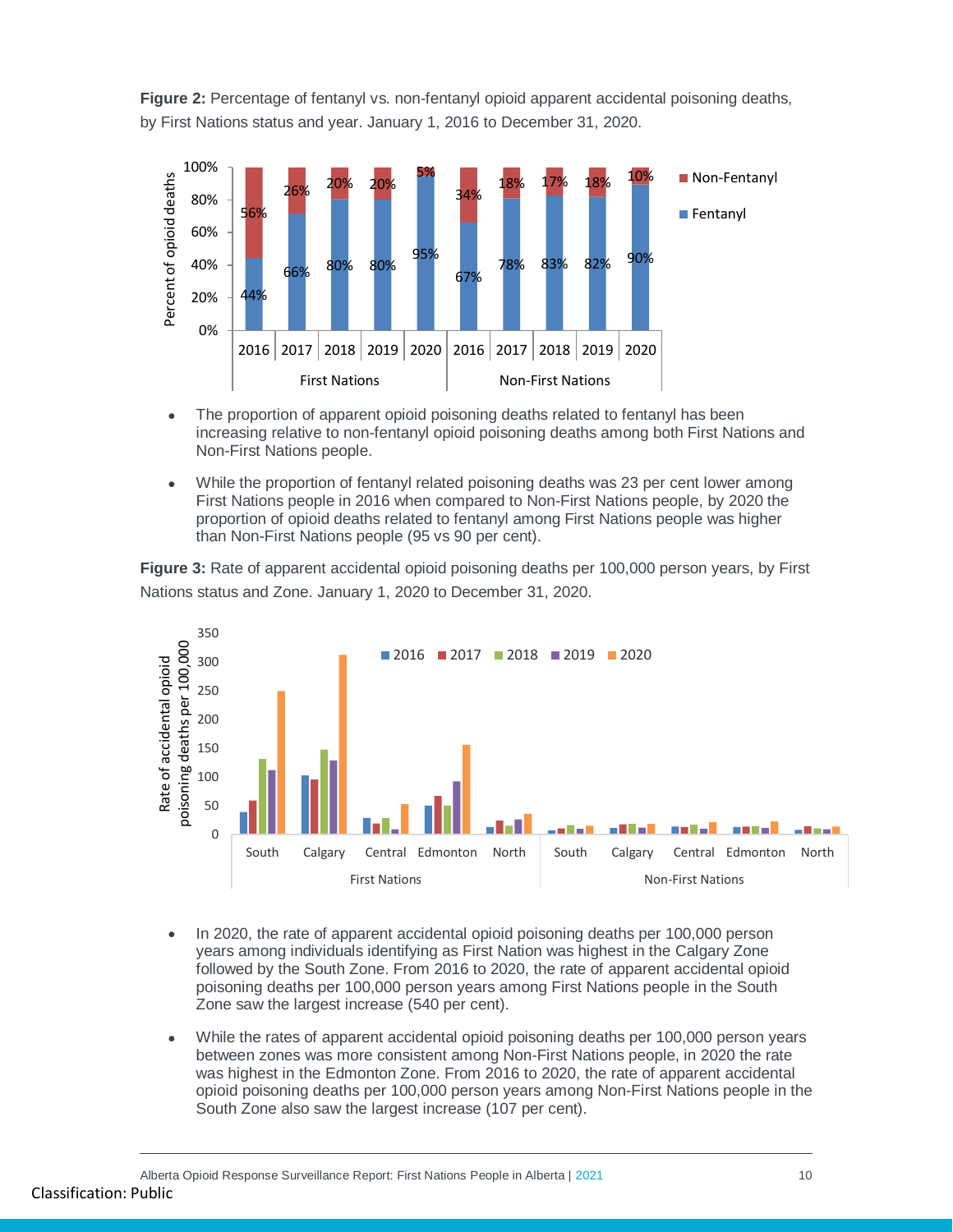#### **Demographics and recent medical history of apparent accidental opioid poisoning decedents**

**Figure 4:** Deaths due to apparent accidental opioid poisoning among First Nations people, by sex and age. January 1, 2020 to December 31, 2020.



 Among First Nations people, the percentage of deaths occurring among males increased in 2020 (64 per cent) compared to previous years. Among females, there were more deaths among individuals aged 35 to 39 years, and among males, there were more deaths among individuals aged 25 to 29 years.

**Figure 5:** Deaths due to apparent accidental opioid poisoning among Non-First Nations people, by sex and age. January 1, 2020 to December 31, 2020.



 Among Non-First Nations people, the highest proportion of deaths occurred among males (80 per cent), particularly in those aged 35-39 years for both males and females.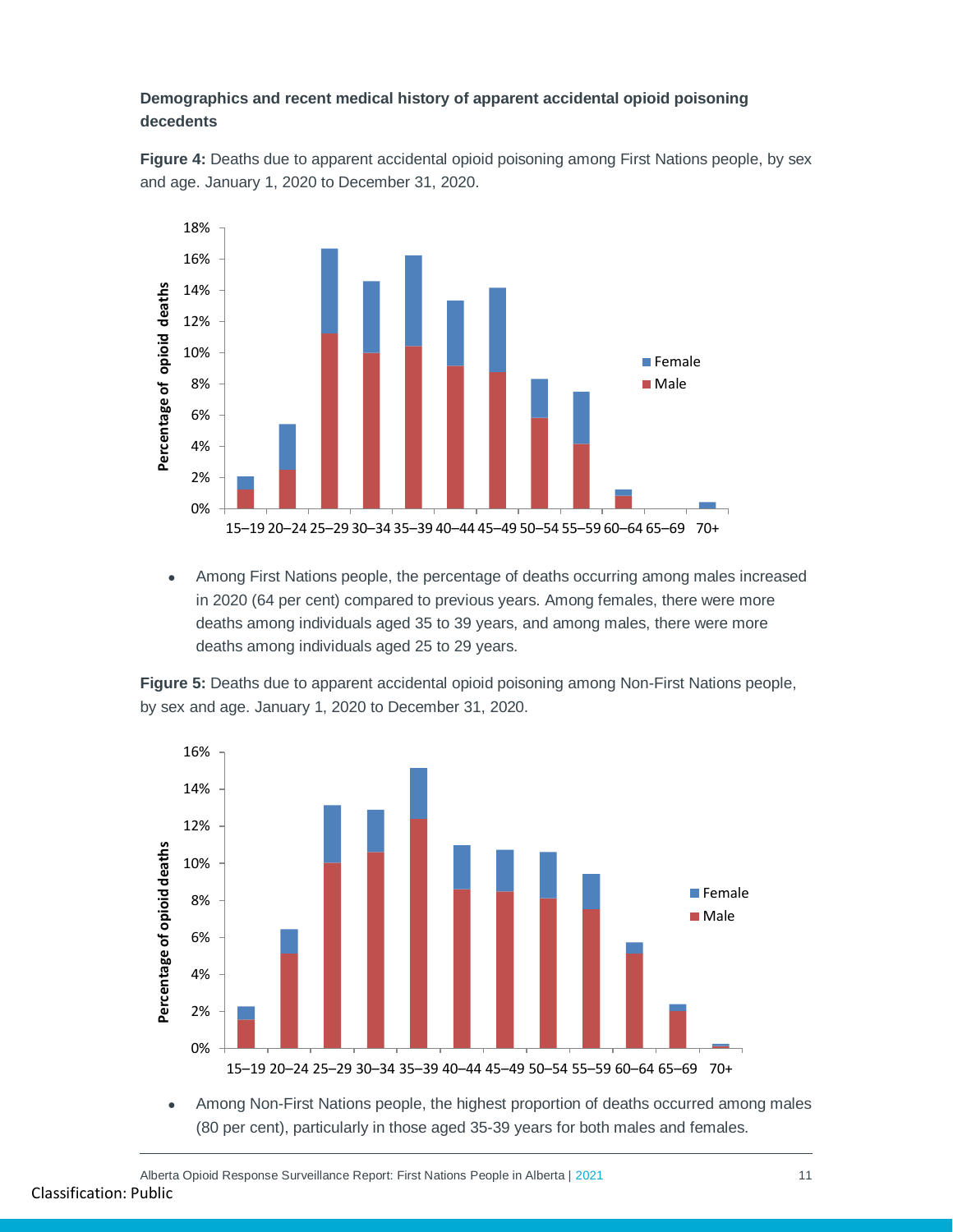#### **Confirmed drug and alcohol poisoning deaths**

**Figure 6**: Frequency of substances causing acute poisoning death (accidental only) among First Nations people, January 1, 2016 to December 31, 2020.



- In 2020, among First Nations people, fentanyl and methamphetamine were listed as the most frequent substances causing a poisoning death, occurring in 80 and 69 per cent of all drug & alcohol poisoning deaths, respectively.
- Among First Nations people, comparing 2016 to 2020, back in 2016, fentanyl (35 per cent), carfentanil (2 per cent) and methamphetamine (21 per cent) had a smaller presence in drug poisoning deaths, and pharmaceutical substances such as codeine and benzodiazepines had a greater presence (approximately 30 per cent of all deaths). This suggests that drug use patterns have shifted toward an increase in non-pharmaceutical substances, specifically, non-pharmaceutical fentanyl, carfentanil and methamphetamine.

**Figure 7:** Frequency of substances causing acute poisoning death (accidental only) among Non-First Nations people, January 1, 2016 to December 31, 2020.



cent) and methamphetamine (44 per cent) were the most frequent substances causing poisoning death. The occurrence of both of these substances has increased since 2016, whereas the presence of other non-pharmaceutical drugs like heroin has decreased (decrease from 15 per cent to 3 per cent).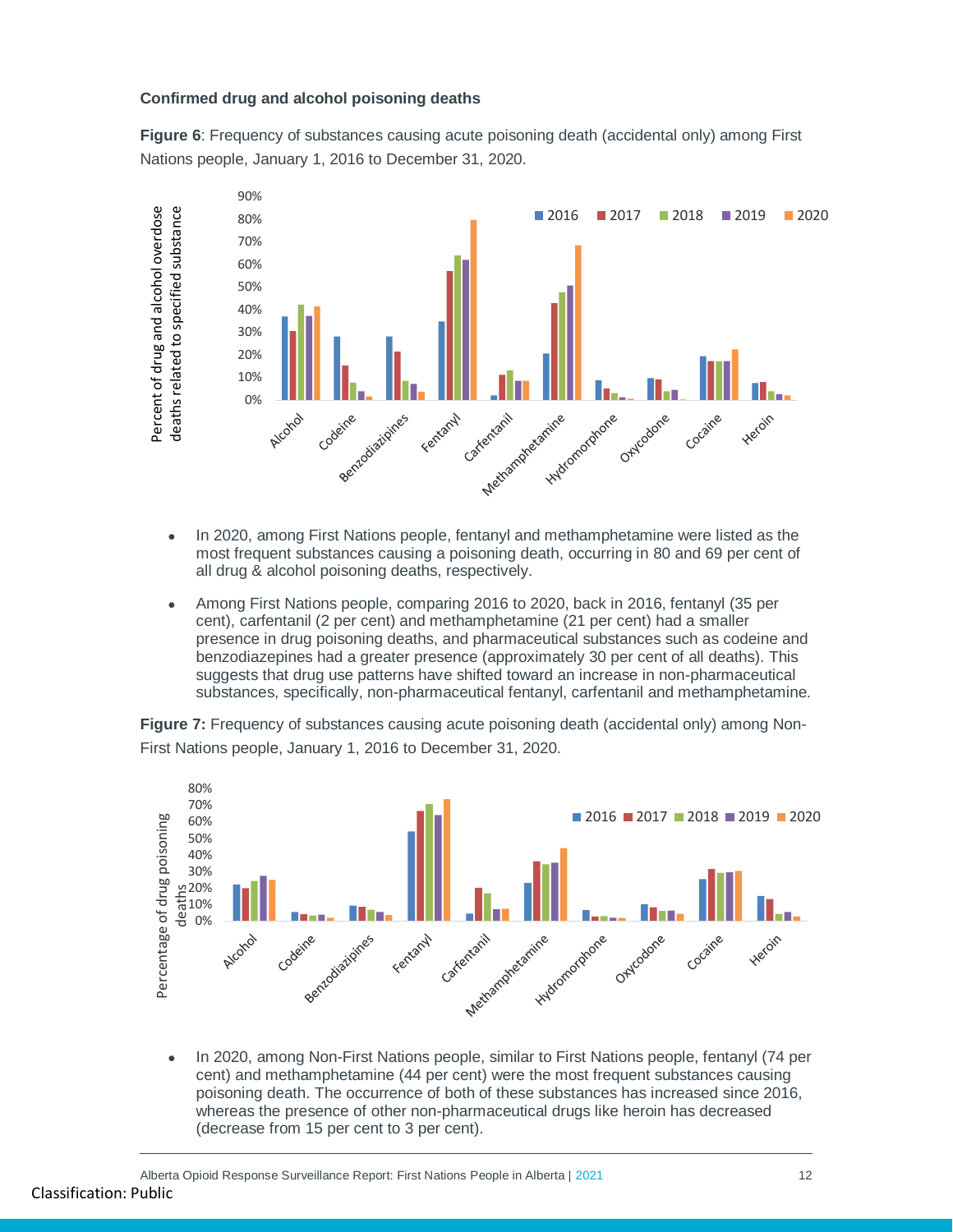



- Among First Nations people, carfentanil (299 per cent), methamphetamine (232 per cent), and fentanyl (129 per cent) saw the largest increase as a substance causing drug poisoning death from 2016 to 2020. Benzodiazepines, oxycodone, morphine, hydrocodone, and codeine all saw a decrease between approximately 60 and 100 per cent as a substance causing drug poisoning death from 2016 to 2020. Heroin saw a decrease of 72 per cent.
- Similar trends were seen among Non-First Nations people, where methamphetamine (91 per cent), and fentanyl (36 per cent) saw the largest increase as a substance causing drug poisoning death from 2016 to 2020, while pharmaceutical substances (i.e., oxycodone, benzodiazepines) saw the largest decreases. Heroin saw a decrease of 82 per cent.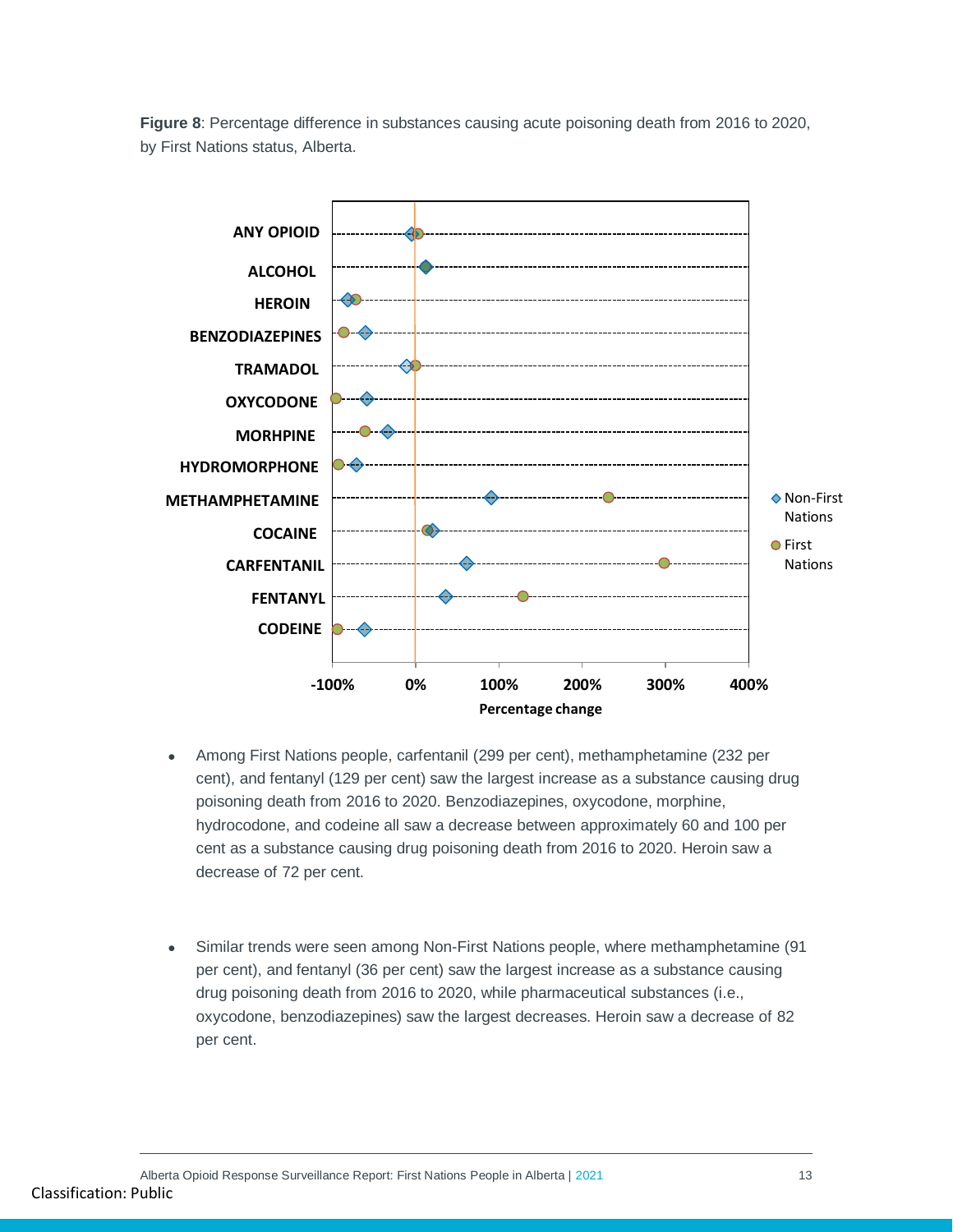# <span id="page-13-0"></span>Opioid dispensing data

**Figure 9:** Rate of opioid dispensing per 1,000, by First Nations status, January 1, 2016 to December 31, 2020.



- From 2016 to 2020, the rate of opioid dispensing from community pharmacies has decreased among both First Nations and Non-First Nations people by 27 per cent.
- The rate of opioid dispensing from community pharmacies has consistently been approximately two times higher among First Nations people compared to Non-First Nations people from January 1, 2016 to December 31, 2020.

**Table 3:** Opioid dispensing, by First Nations status, sex, and median age. January 1, 2016 to December 31, 2020.

|                | <b>FN</b>                                                                          |    | <b>Non-FN</b>                                              |            |  |
|----------------|------------------------------------------------------------------------------------|----|------------------------------------------------------------|------------|--|
|                | <b>Median</b><br><b>Proportion of</b><br>individuals dispensed<br>age<br>an opioid |    | <b>Proportion of</b><br>individuals dispensed<br>an opioid | Median age |  |
| <b>Females</b> | 53%                                                                                | 47 | 53%                                                        | 55         |  |
| <b>Males</b>   | 47%                                                                                | 48 | 47%                                                        | 54         |  |

 Among First Nations people and Non-First Nations people, females were more likely to have an opioid dispensed from a community pharmacy.

 Among First Nations people, the median age of individuals (both males and females) receiving an opioid dispensed from a community pharmacy was between six and eight years younger than their Non-First Nations identifying counterparts.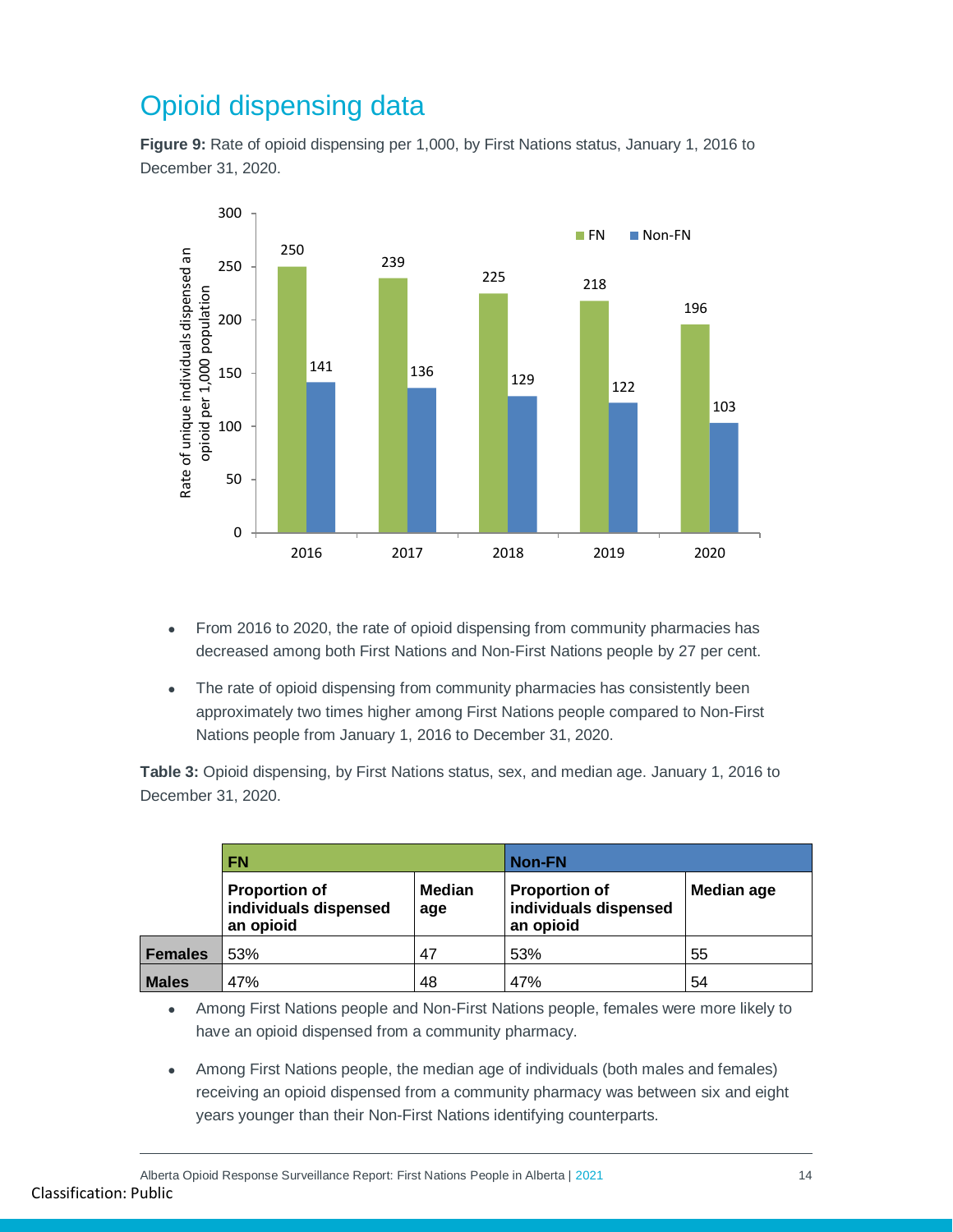**Figure 10:** Percentage difference in opioid dispensing (unique individuals with at least one dispensation) by First Nations status, Alberta, 2016 to 2020.



- Among First Nations people, hydromorphone and tramadol were the only opioids that saw a moderate increase in dispensing rates from 2016 to 2020 (both 21 per cent). All other opioids saw a decrease in their rate of dispensing.
- Among Non-First Nations people, hydromorphone and tramadol were the only opioids that saw a moderate increase in dispensing rates from 2016 to 2020 (18 per cent and 5 per cent respectively). All other opioids saw a decrease in their rate of dispensing.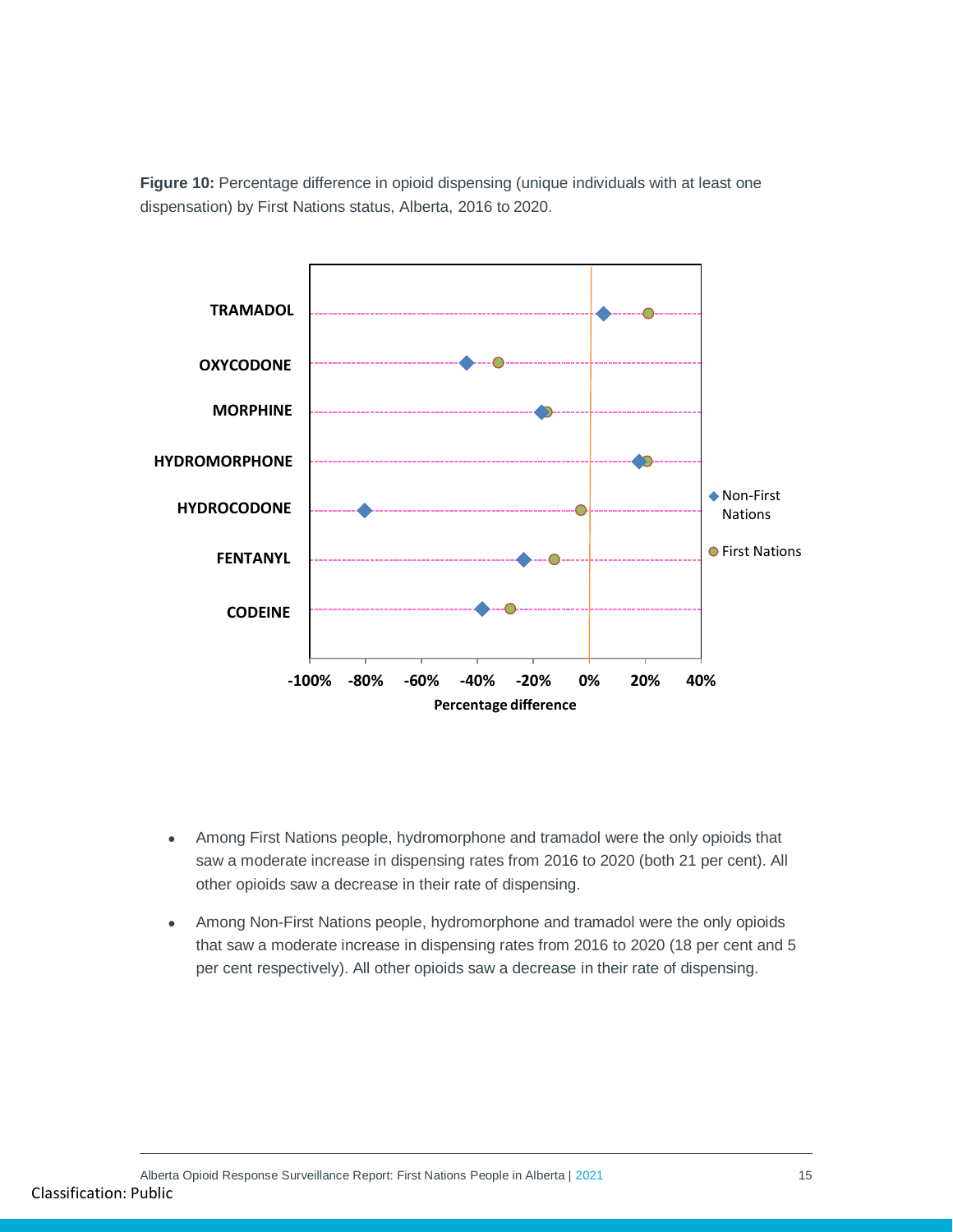## <span id="page-15-0"></span>Opioid agonist therapy





- In 2020, the rate of unique individuals dispensed buprenorphine/naloxone for OAT was almost six times higher than Non-First Nations people, for methadone, it was just over three times higher.
- From 2016 to 2020, the rate (per 100,000) of methadone for OAT dispensed among First Nations people increased by 185 per cent. For buprenorphine/naloxone, the rate (per 100,000) increased by 344 per cent.
- From 2016 to 2020, the rate (per 100,000) of methadone for OAT dispensed among Non-First Nations people increased by 44 per cent. For buprenorphine/naloxone, the rate (per 100,000) increased by 349 per cent.

**Table 4:** OAT drug product dispensing, by First Nations status, sex, and median age. January 1, 2016 to December 31, 2020.

|                | FN.                                                       | Non-FN     |                                                           |               |
|----------------|-----------------------------------------------------------|------------|-----------------------------------------------------------|---------------|
|                | <b>Proportion of individuals</b><br>dispensed OAT product | Median age | <b>Proportion of individuals</b><br>dispensed OAT product | Median<br>age |
| <b>Females</b> | 53%                                                       | 35         | 40%                                                       | 35            |
| <b>Males</b>   | 47%                                                       | 37         | 60%                                                       | 38            |

 Females represented a higher proportion of individuals dispensed a drug product for opioid agonist therapy (OAT) dispensing from community pharmacies among First Nations people. Among Non-First Nations people, males represented a much higher proportion.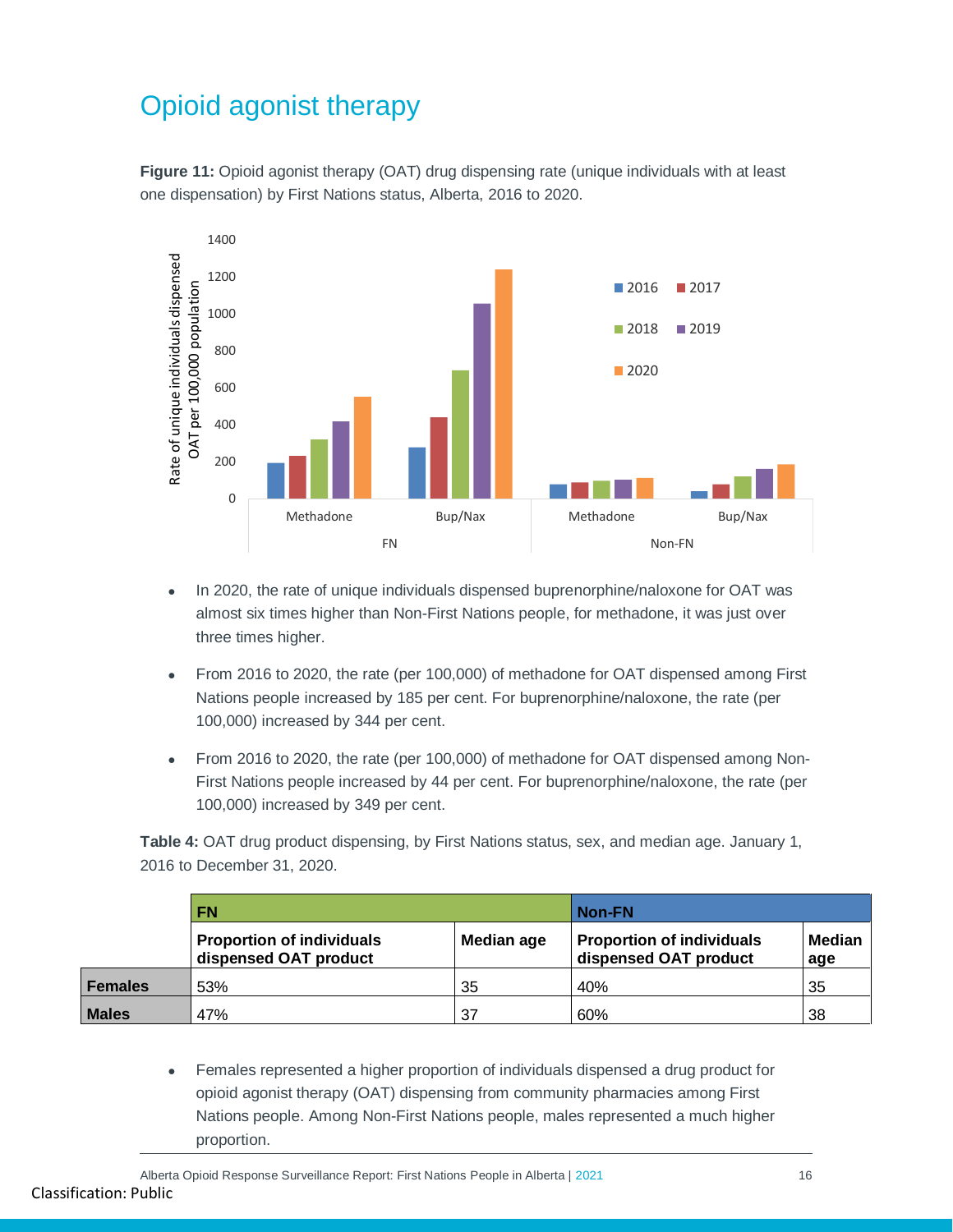**Figure 12:** Opioid agonist therapy (OAT) drug dispensing rate (unique individuals with at least one dispensation) by First Nations status, and Zone, Alberta, January 1, 2020 to December 31, 2020.



- In 2020, among First Nations people, the rate of dispensing of methadone and buprenorphine/naloxone was highest in the South Zone. In particular, the rate of unique individuals dispensed buprenorphine/naloxone in the South Zone was significantly higher than any other Zone (over three times higher than the second highest rate in the Calgary Zone).
- In 2020, among Non-First Nations people, the rate of dispensing of methadone was highest in the South Zone, while for buprenorphine/naloxone the rate was highest in the Edmonton Zone.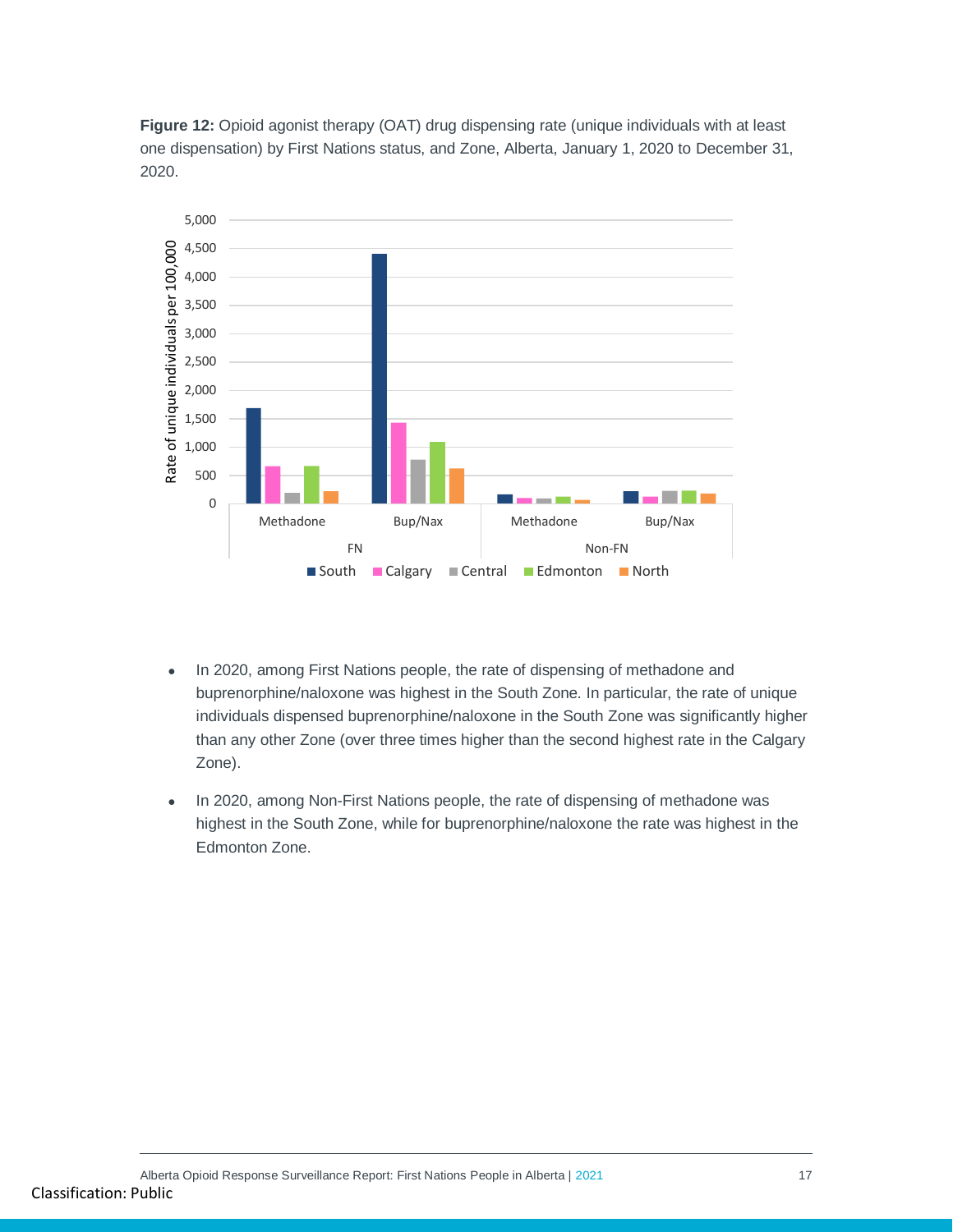## <span id="page-17-0"></span>Emergency Department visits

**Figure 13**: Rate of emergency department (ED) visits related to opioids and other drugs, by First Nations status, per 100,000 person years. January 1, 2016 to December 31, 2020**.**



- In 2016 and 2017, the rate of emergency department (ED) visits related to opioids and other drugs among First Nations people was about six times higher than the rate among Non-First Nations people. In 2018 and 2019 this rate was closer to nine times higher among First Nations people, and in 2020, it was about 11 times higher.
- The rate of emergency department (ED) visits related to opioids and other drugs among First Nations people increased on average per year by 30 per cent from 2016 to 2018,and decreased in 2019 by 11 per cent. However, in 2020, the rate increased by 31 per cent from 2019.
- In comparison, the rate of emergency department (ED) visits related to opioids and other drugs among Non-First Nations people increased on average per year by 8 per cent from 2016 to 2018, decreased in 2019 by 13 per cent, and increased by 7 per cent in 2020 compared to 2019.

**Table 5:** Emergency department (ED) visits related to opioids and other drugs, by First Nations status, sex, and median age. January 1, 2016 to December 31, 2020.

|                | <b>FN</b>                         |                   | <b>Non-FN</b>                     |            |  |
|----------------|-----------------------------------|-------------------|-----------------------------------|------------|--|
|                | <b>Proportion of ED</b><br>visits | <b>Median age</b> | <b>Proportion of ED</b><br>visits | Median age |  |
| <b>Females</b> | 51%                               | 32                | 36%                               | 35         |  |
| <b>Males</b>   | 49%                               | 35                | 64%                               | 36         |  |

- Among First Nations people, a nearly equal distribution of emergency department (ED) visits related to opioids and other drugs occurred among males and females.
- Among Non-First Nations people, a higher proportion of emergency department (ED) visits related to opioids and other drugs occurred among males.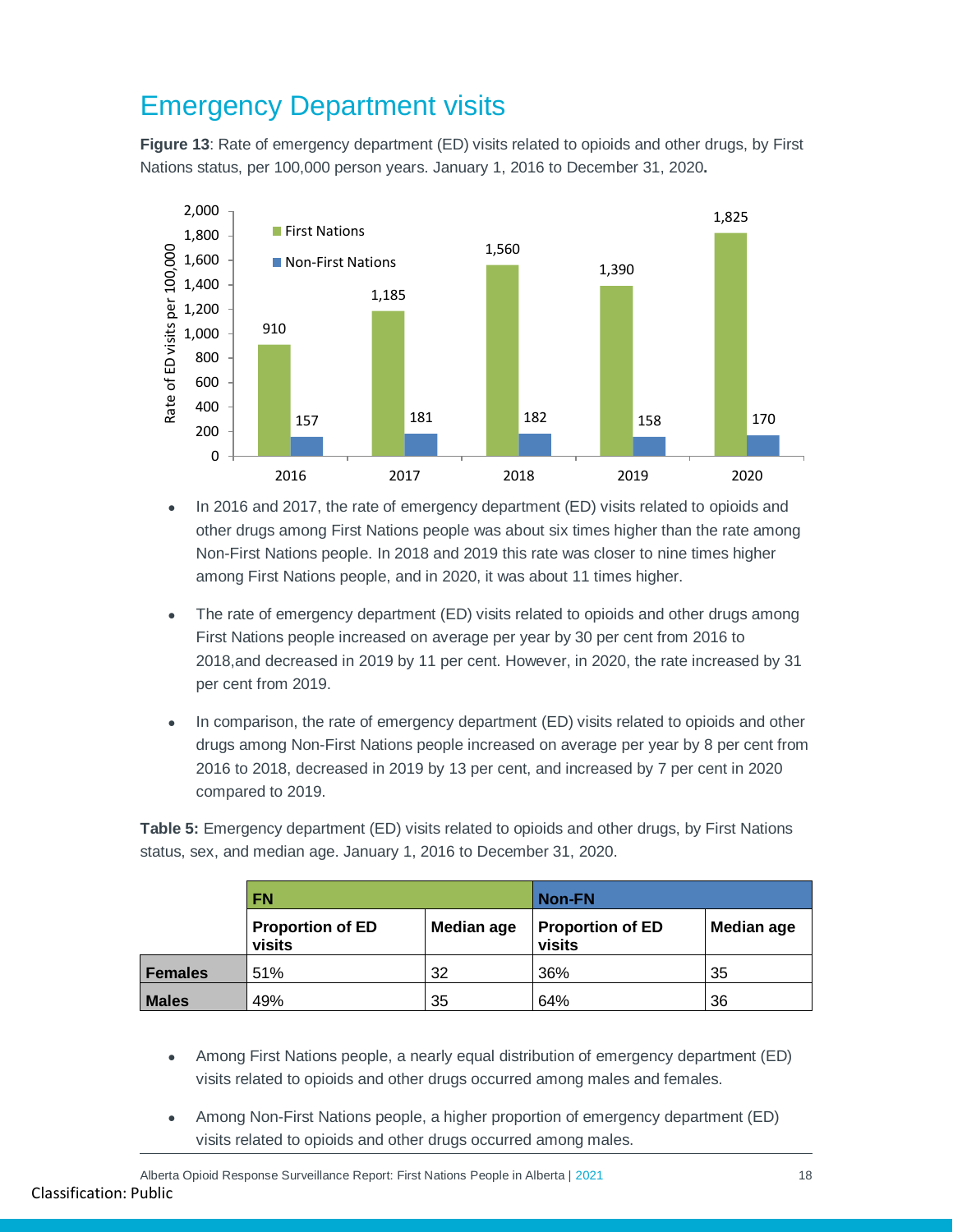

**Figure 14:** Rate of emergency department (ED) visits related to opioids and other drugs, by First Nations status and Zone, per 100,000 person years. January 1, 2016 to December 31, 2020.

- From 2016 to 2020, the rate of emergency department (ED) visits related to opioids and other drugs was significantly higher among First Nations people residing in the South and Calgary Zone compared to all other Zones. The Calgary Zone also saw the largest increase in rate of emergency department (ED) visits related to opioids and other drugs among First Nations people from 2016 to 2020.
- From 2016 to 2020, the Calgary Zone saw the largest increase in rate of emergency department (ED) visits related to opioids and other drugs among Non-First Nations people. In 2020, the Edmonton Zone had the highest rate among Non-First Nations people.

| FN              |                                    |              |                           | <b>Non-FN</b>  |                                     |       |                                  |
|-----------------|------------------------------------|--------------|---------------------------|----------------|-------------------------------------|-------|----------------------------------|
| Rank            | <b>Facility</b>                    | <b>Count</b> | Percent of<br>all visits* | Rank           | <b>Facility</b>                     | Count | <b>Percent of</b><br>all visits* |
| 1               | Royal Alexandra Hospital           | 712          | 23%                       |                | Royal Alexandra Hospital            | 1,402 | 19%                              |
| $\overline{2}$  | Peter Lougheed Centre              | 222          | 7%                        | 2              | Peter Lougheed Centre               | 732   | 10%                              |
| 3               | Rockyview General Hospital         | 199          | 6%                        | 3              | Rockyview General Hospital          | 495   | 7%                               |
| 4               | University Of Alberta Hospital     | 178          | 6%                        | 4              | <b>Foothills Medical Centre</b>     | 475   | 7%                               |
| 5               | <b>Chinook Regional Hospital</b>   | 167          | 5%                        | $\overline{5}$ | Sheldon M Chumir Center             | 429   | 6%                               |
| $6 \overline{}$ | Sheldon M Chumir Center            | 167          | 5%                        | 6              | University Of Alberta Hospital      | 426   | 6%                               |
| 7               | <b>Foothills Medical Centre</b>    | 160          | 5%                        |                | Red Deer Regional Hospital Ctr      | 389   | 5%                               |
| 8               | <b>Pincher Creek Health Centre</b> | 129          | 4%                        | 8              | South Health Campus                 | 263   | 4%                               |
| 9               | <b>Cardston Health Centre</b>      | 90           | 3%                        | 9              | <b>Grey Nuns Community Hospital</b> | 253   | 3%                               |
| 10              | Misericordia Community Hosp        | 84           | 3%                        | 10             | Queen Elizabeth II Hospital         | 219   | 3%                               |

**Table 6:** Top 10 ED facilities utilized for emergency visits related to opioids and other drugs, by First Nations status. January 1, 2020 to December 31, 2020.

\*Percentage of the total respective 3,067 (First Nations) and 7,301 (Non-First Nations) ED visits related to harm associated with opioids and other drug use that occurred at the specified facility. Includes ED visits for all behavioural and mood disorders due to opioid use, and poisoning by all substances-all causes. (All F11 and T40 opioid related ICD-10 codes, any diagnosis field)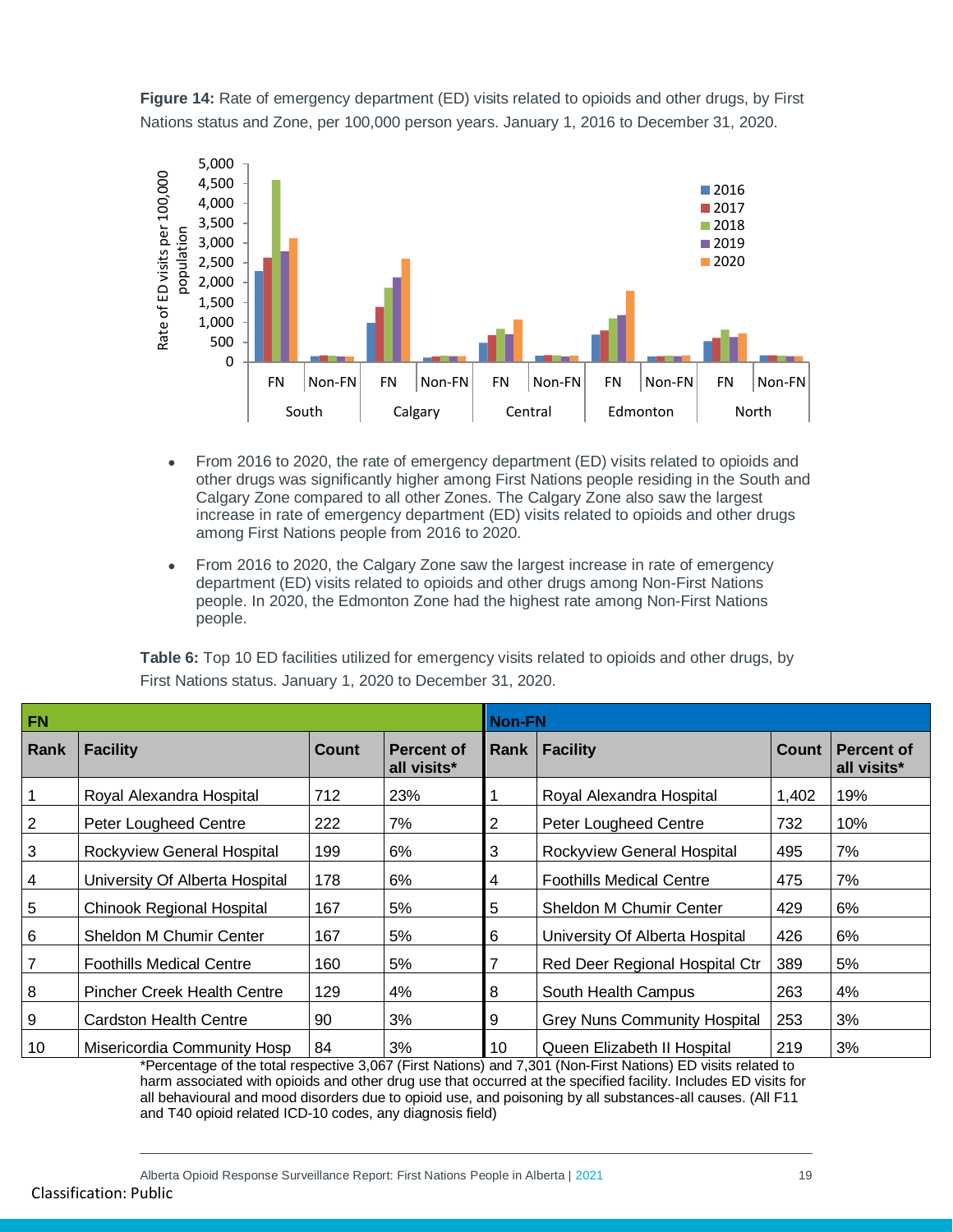## <span id="page-19-0"></span>**Hospitalizations**

**Figure 15:** Rate of hospitalizations related to opioids and other drugs, by First Nations status, per 100,000 person years. January 1, 2016 to December 31, 2020.



- The rate of hospitalizations related to opioids and other drugs among First Nations people increased by 48 per cent from 2016 to 2018, and by 8 per cent among Non-First Nations people. In 2019, the rate decreased by 1 per cent among both First Nations, and by 9 per cent among Non-First Nations people. In 2020, this rate increased by 28 per cent among First Nations people, and by 7 per cent among Non-First Nations.
- On average, from 2016 to 2017, the rate of hospitalizations related to opioids and other drugs among First Nations people was over five times higher than the rate among Non-First Nations people. The difference in rate increased to six, then seven times higher by 2020.

**Table 7:** Hospitalizations related to opioids and other drugs, by First Nations status and sex. January 1, 2016 to December 31, 2020.

|                | <b>FN</b>                                |                   | Non-FN                                   |                   |  |
|----------------|------------------------------------------|-------------------|------------------------------------------|-------------------|--|
|                | <b>Proportion of</b><br>hospitalizations | <b>Median age</b> | <b>Proportion of</b><br>hospitalizations | <b>Median age</b> |  |
| <b>Females</b> | 55%                                      | 37                | 41%                                      | 42                |  |
| <b>Males</b>   | 45%                                      | 37                | 59%                                      | 37                |  |

- Among First Nations people, a higher proportion of hospitalizations related to opioid use and other substance of use occurred among females.
- Among Non-First Nations people, a higher proportion of hospitalizations related to opioid use and other substance of use occurred among males.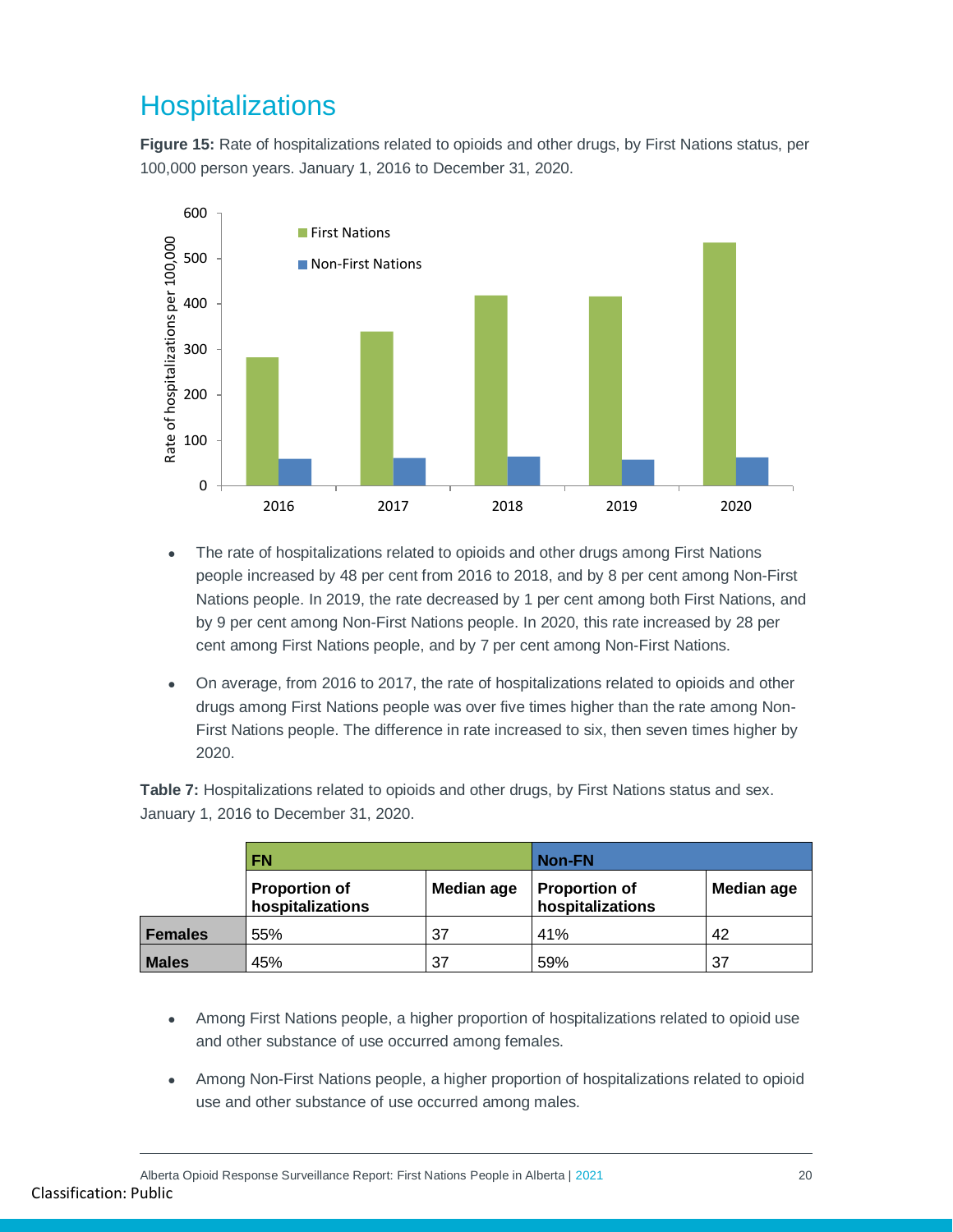

**Figure 16:** Rate of hospitalizations related to opioids and other drugs, by First Nations status and Zone, per 100,000 person years. January 1, 2016 to December 31, 2020.

- From 2016 to 2020, the rate of hospitalizations related to opioids and other drugs saw the largest increase among First Nations people residing in the South Zone. In 2020, the South Zone also had the highest rate of hospitalizations related to opioids and other drugs among First Nations people.
- From 2016 to 2020, the rate of hospitalizations related to opioid use and other drugs saw the largest increase among Non-First Nations people residing in the Calgary Zone. In the 2020, the Central Zone had the highest rate of hospitalizations related to opioids and other drugs among Non-First Nations people.

**Table 8:** Top 10 facilities utilized for hospitalizations related to opioids and other drugs, by First Nations status. January 1, 2020 to December 31, 2020.

| <b>FN</b>      |                                    |              | <b>Non-FN</b>                    |                |                                     |              |                                  |
|----------------|------------------------------------|--------------|----------------------------------|----------------|-------------------------------------|--------------|----------------------------------|
| Rank           | <b>Facility</b>                    | <b>Count</b> | <b>Percent of</b><br>all visits* | Rank           | <b>Facility</b>                     | <b>Count</b> | <b>Percent of</b><br>all visits* |
|                | Royal Alexandra Hospital           | 254          | 28%                              |                | Royal Alexandra Hospital            | 571          | 21%                              |
| $\overline{2}$ | <b>Chinook Regional Hospital</b>   | 98           | 11%                              | 2              | Peter Lougheed Centre               | 425          | 16%                              |
| $\mathbf{3}$   | Peter Lougheed Centre              | 98           | 11%                              | 3              | <b>Foothills Medical Centre</b>     | 258          | 10%                              |
| 4              | <b>Foothills Medical Centre</b>    | 60           | 7%                               | 4              | Rockyview General Hospital          | 181          | 7%                               |
| $\overline{5}$ | Rockyview General Hospital         | 51           | 6%                               | 5              | University Of Alberta Hospital      | 154          | 6%                               |
| 6              | University Of Alberta Hospital     | 49           | 5%                               | 6              | Red Deer Regional Hospital Ctr      | 136          | 5%                               |
| $\overline{7}$ | <b>Pincher Creek Health Centre</b> | 29           | 3%                               | $\overline{7}$ | <b>Chinook Regional Hospital</b>    | 107          | 4%                               |
| 8              | Queen Elizabeth II Hospital        | 23           | 3%                               | 8              | South Health Campus                 | 95           | 4%                               |
| 9              | Red Deer Regional Hospital Ctr     | 21           | 2%                               | 9              | <b>Grey Nuns Community Hospital</b> | 74           | 3%                               |
| 10             | Centennial Ctr MH & Brain Inj      | 20           | 2%                               | 10             | Queen Elizabeth II Hospital         | 73           | 3%                               |

\*Percentage of the total respective 899 (First Nations) and 2,683 (Non-First Nations) inpatient visits related to harm associated with opioids and other drug use that occurred at the specified facility. Includes hospitalizations for all behavioural and mood disorders due to opioid use, and poisoning by all substancesall causes. (All F11 and T40 opioid related ICD-10 codes, any diagnosis field)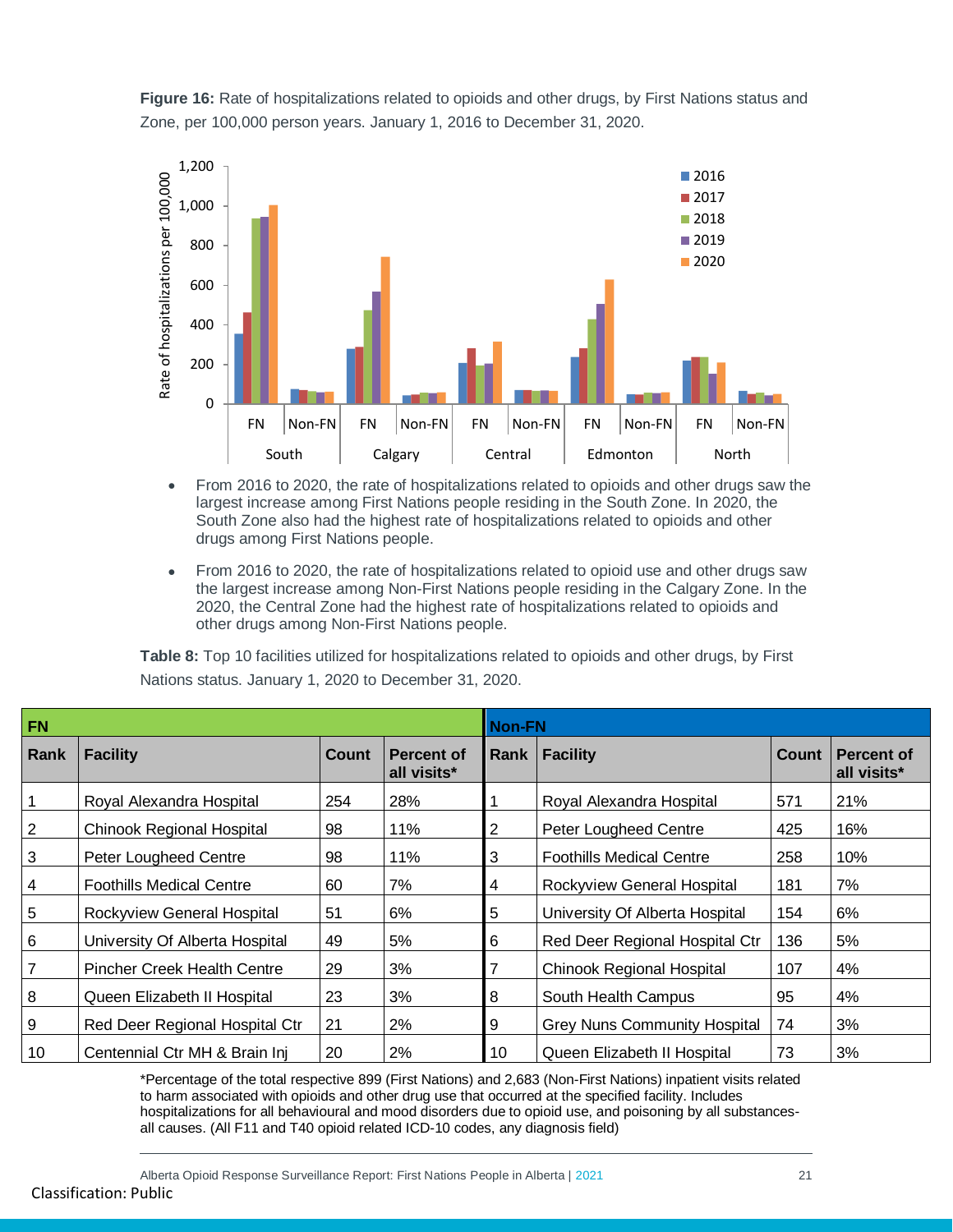## <span id="page-21-0"></span>Data notes

#### **Data source(s) for report**

- Emergency department data-National Ambulatory Care Reporting System (NACRS)
- Hospitalization data -Discharge Abstract Database (DAD)
- Alberta Health Care Insurance Plan (AHCIP) Quarterly Population Registry Files
- Alberta Health Postal Code Translation File (PCTF)
- Pharmaceutical Information Network (PIN)
- Office of the Chief Medical Examiner (OCME) MEDIC data

#### **First Nations Status Assignment**

Each record from the various data sources listed above has a PHN assigned either from primary data collection or through a deterministic linkage process (Note: not all records have a PHN depending on the data source). The linked records are then linked to the First Nations Registry to assign the First Nations status to each individual.

The FN registry would include anyone ever having registered with the Alberta Health Care Insurance Plan as either status First Nation or Inuit and would also include some Alberta residents belonging to out of province bands. Non-Status First Nations and Metis can't be identified in the AHCIP population registry so would not be included. The registry also includes individuals on accounts where the main account holder is first nations (even though the other individuals on the account may not have a First Nations band identifier uniquely assigned to them).

#### **Mortality data**

The following substances are used to identify opioid poisoning deaths.

Fentanyl: fentanyl, 3-methylfentanyl, acetylfentanyl, furanylfentanyl, norfentanyl, butyrylfentanyl, despropionylfentanyl, acrylfentanyl, methoxyacetylfentanyl, cyclopropylfentanyl, fluoroisobutyrlfentanyl (FIBF), or carfentanil

Non-fentanyl opioids: non-specified opiate, heroin, oxycodone, hydromorphone, morphine, codeine, tramadol, illicit synthetic opioids (e.g., U-47700), buprenorphine, or methadone

Fentanyl-related deaths are any deaths in which fentanyl or a fentanyl analogue was identified as a cause of death (these may also have involved non-fentanyl opioids). Non-fentanyl related deaths are deaths in which an opioid other than fentanyl or a fentanyl analogue was identified as a cause of death.

#### **Emergency visits**

Emergency Department (ED) visits are defined by the Alberta MIS chart of accounts. Specifically, the three Functional Centre Accounts used to define any ACCS (Alberta Care Classification System) visits into an emergency visit could be:

71310 – Ambulatory care services described as emergency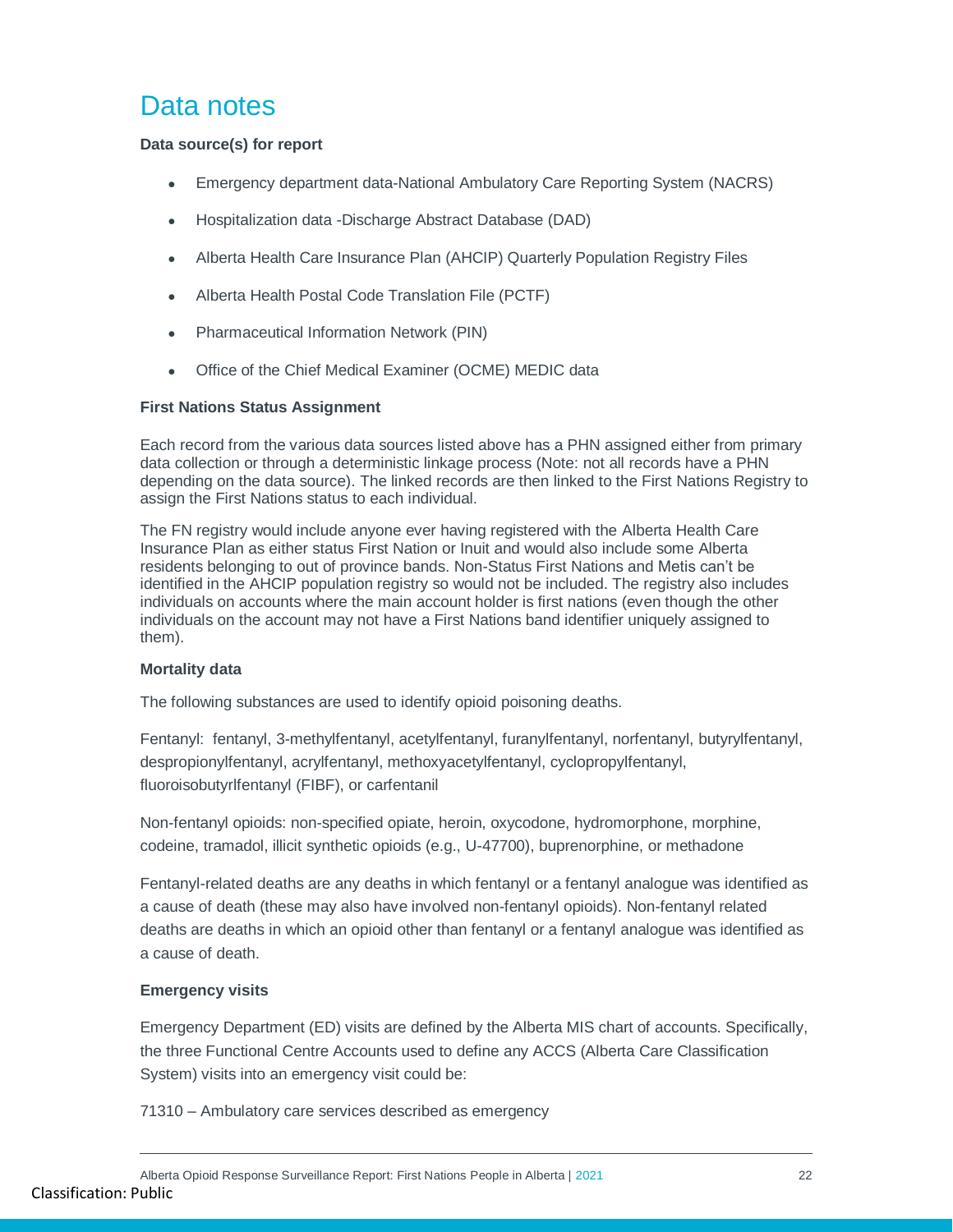71513 – Community Urgent Care Centre (UCC). As of 2014, the UCCs in Alberta are listed below:

Airdrie Regional Health Centre, Cochrane Community Health Centre, North East Edmonton Health Centre, Health First Strathcona, Okotoks Health and Wellness Centre, Sheldon M Chumir Centre, South Calgary Health Centre

71514 – Community Advanced Ambulatory Care Centre (AACC). As of 2014, the only AACC in Alberta is La Crete Health Centre

#### **Community pharmacy drug dispensing**

The Pharmaceutical Information Network (PIN) Database is used to estimate dispensation events for the province only from community pharmacies. Variability can be dependent on the way the drug is prescribed.

PIN records can change due to data reconciliations, which may affect results. Results are more stable with older data.

Opioid dependency drugs are defined by the ATC code (Anatomical Therapeutic Chemical), as given in the table below.

| <b>ATC Code</b> | <b>Drug Name</b>            | <b>ATC Grouping</b>             |  |
|-----------------|-----------------------------|---------------------------------|--|
| N07BC51         | Buprenorphine, combinations | Drugs used in opioid dependence |  |
| N07BC02         | Methadone                   | Drugs used in opioid dependence |  |

The following DINs were excluded since they are indicated for pain relief by Health Canada. 02247701, 02247700, 02241377, 02247699, 02247698, 02247694

Opioid dispensing data is obtained from the Pharmaceutical Information Network (PIN). PIN does not have information on the specific condition the opioid was prescribed for. Opioid types are defined by ATC Code, as given in the table below.